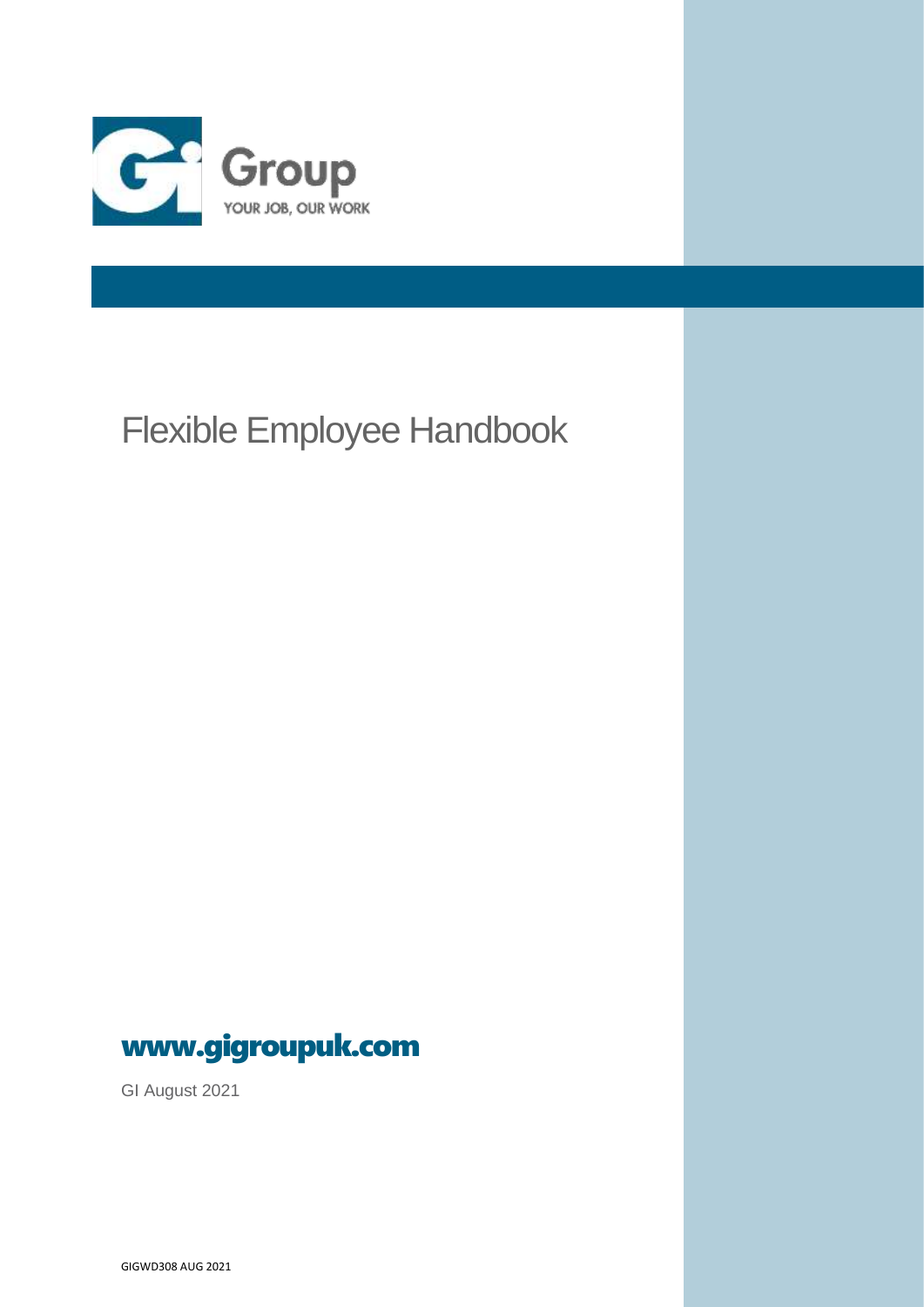# Terms of employment

This handbook sets out Gi Group's employment policies and operating procedures. It contains information relating to many areas of employment but may not be exhaustive and if you require any further information about the matters covered in this handbook and your Terms of Employment or other matters concerning your employment with Gi Group, you should contact your Gi Group branch who will be able to provide you with additional information.

The provisions of this hand book do not form part of your Terms of Employment except where specifically stated but should be read in conjunction with your Terms of Employment. In the event of any conflict between this handbook and your Terms of Employment, your Terms of Employment will take precedence.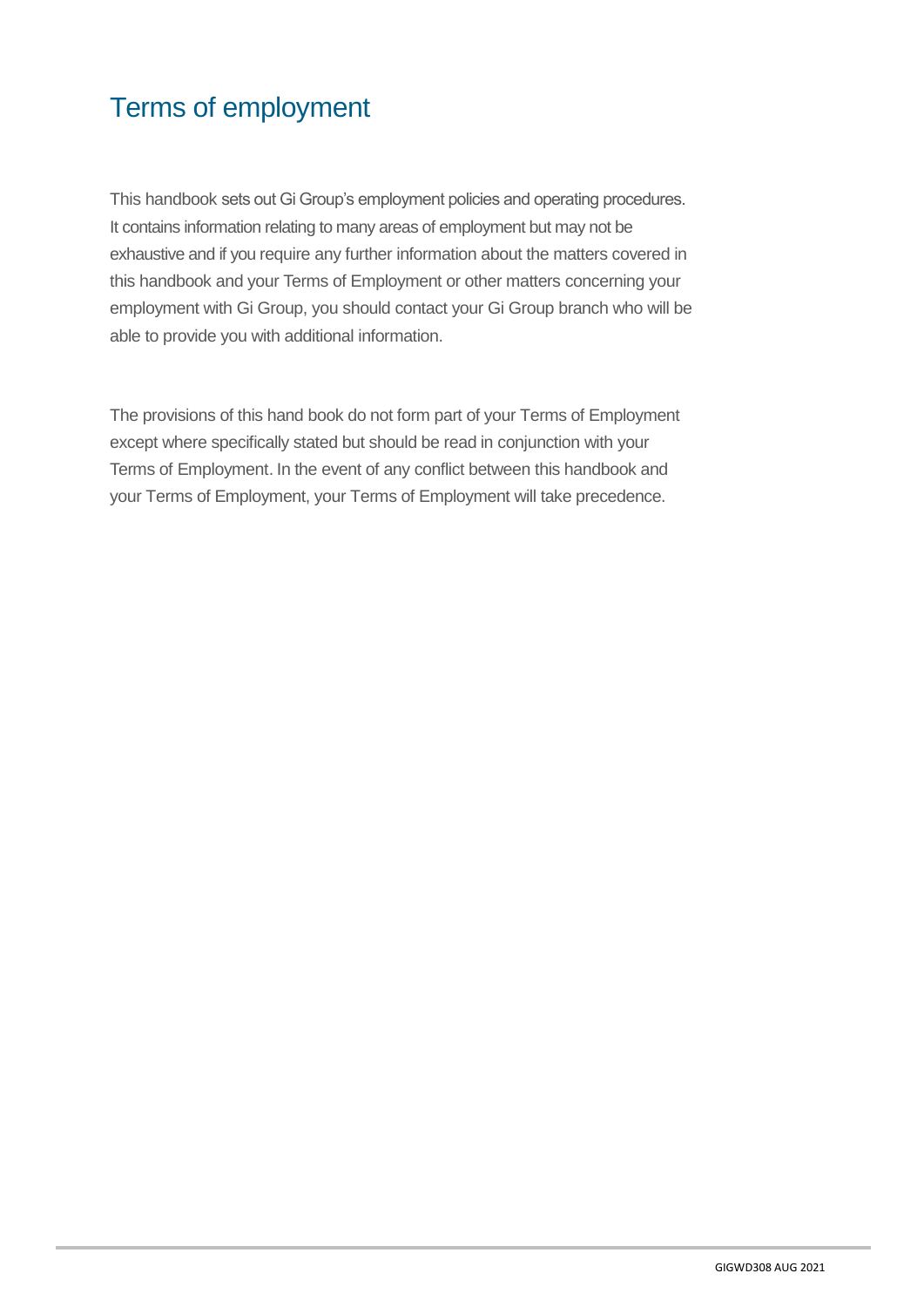## **Contents**

### **Section**

- 1. Time Records and Pay
- 2. Pensions
- 3. Working with Gi Group
- 4. Equal Opportunities
- 5. Dignity at Work
- 6. Public Interest Disclosure
- 7. Family Friendly Policies
- 8. Disputes
- 9. Disciplinary Policy and Procedure
- 10. Grievance Policy and Procedure
- 11. Health & Safety Guidance
- 12. First Aid/Accidents
- 13. Fire
- 14. Electricity
- 15. Display Screen Equipment (VDUs)
- 16. Manual Handling
- 17. To Minimise Risk
- 18. The Control of Substances Hazardous to Health Regulations 2002 (as amended), known as C.O.S.H.H.
- 19. Guide to using hazardous substances safely
- 20 Special notes for food production assignments
- 21. Flexible Employees must inform their Gi Group branch immediately
- 22. Special notes for driving assignments
- 23. Special notes for catering assignments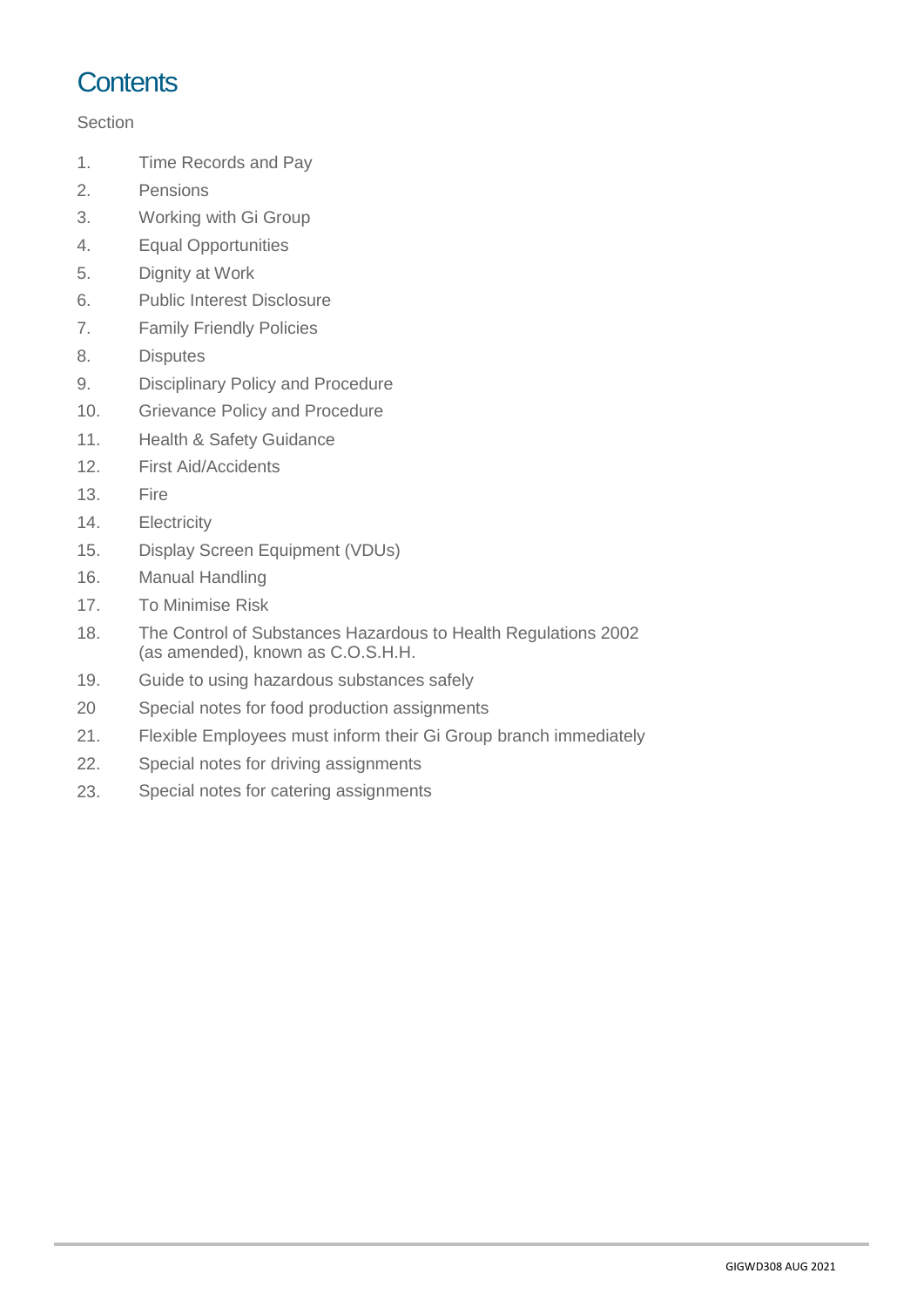# 1. Time Records and Pay

### **Timesheets**

- 1.1 Before each assignment you will usually be issued with an individual timesheet which will be renewed on a weekly basis.
- 1.2 Each week, simply follow any clocking in and out procedures required by the Client, enter the hours you work on the timesheet, have this signed by an authorised representative of the Client and return it to your Gi Group branch by no later than 6.00pm on the Friday of the assignment week (or by special arrangement with your Gi Group branch). If the procedure is not followed there may be a delay in processing your pay.
- 1.3 Alternatively, you may be asked to use multi-timesheets, attendance sheets, swipe cards or some other method to record your start/break/finish times. In some cases, you will also be asked to register your department and/or category of work. Full instructions will be provided by your Gi Group branch. With these alternative methods your pay information is processed automatically so you don't need to complete a separate timesheet. Remember, though, it is your responsibility to follow the correct procedures and failure to do so may result in delay or error in processing your pay.

#### **Hours of work**

1.4 The anticipated hours of work applicable to any assignment will be notified to you in advance of the assignment. In terms of the Working Time Regulations 1998 you are entitled to a break of 20 minutes if you work more than six hours on a continuous basis. If whilst working with a Client you are not provided with your statutory rest breaks, you should raise this immediately with your Gi Group branch. If your assignment is subject to the Road Transport (Working Time) Regulations 2005 you may not exceed six hours Working Time without taking a break of at least 15 minutes. You must have taken no less than 30 minutes break after working for 9 hours and must take an additional 15 minutes after 9 hours work.

#### **Timekeeping**

1.5 Punctuality is very important. On the first day of an assignment we recommend that you always allow for unexpected delays and aim to arrive 15 minutes early. If you anticipate being late at any time, contact your Gi Group branch immediately.

#### **Overtime**

1.6 Overtime is not guaranteed and if it is offered there is no obligation on you to accept it. Overtime is not covered by any guaranteed working hours provisions and does not form part of normal working hours. Overtime will not form any part of the calculations on holiday pay entitlement.

#### **Absence from work**

- 1.7 If you are absent from work for any reason you must inform your Gi Group branch no less than 30 minutes prior to the commencement of your agreed start time on your first day of absence and on any subsequent days of absence.
- 1.8 Absence for holidays, Jury Service, Military Service or other reasons should be agreed in advance with your Gi Group branch who will advise you of the procedure to be followed.
- 1.9 You should try to ensure that, wherever possible, any medical or dental appointments are made outside your normal working hours.

#### **Holidays**

- 1.10 Under the Working Time Regulations 1998 you qualify for paid holiday. Your holiday entitlement is 5.6 weeks' paid holiday in each holiday year. This equates to 28 days' leave per holiday year including public holidays. This will be updated with any amendments to statutory requirements.
- 1.11 Your holiday year will be a 12 month period. The holiday year runs from 1st January to 31<sup>st</sup> December
- 1.12 If your employment begins or ends part way through the holiday year your holiday entitlement for that year will be assessed on a pro rata basis.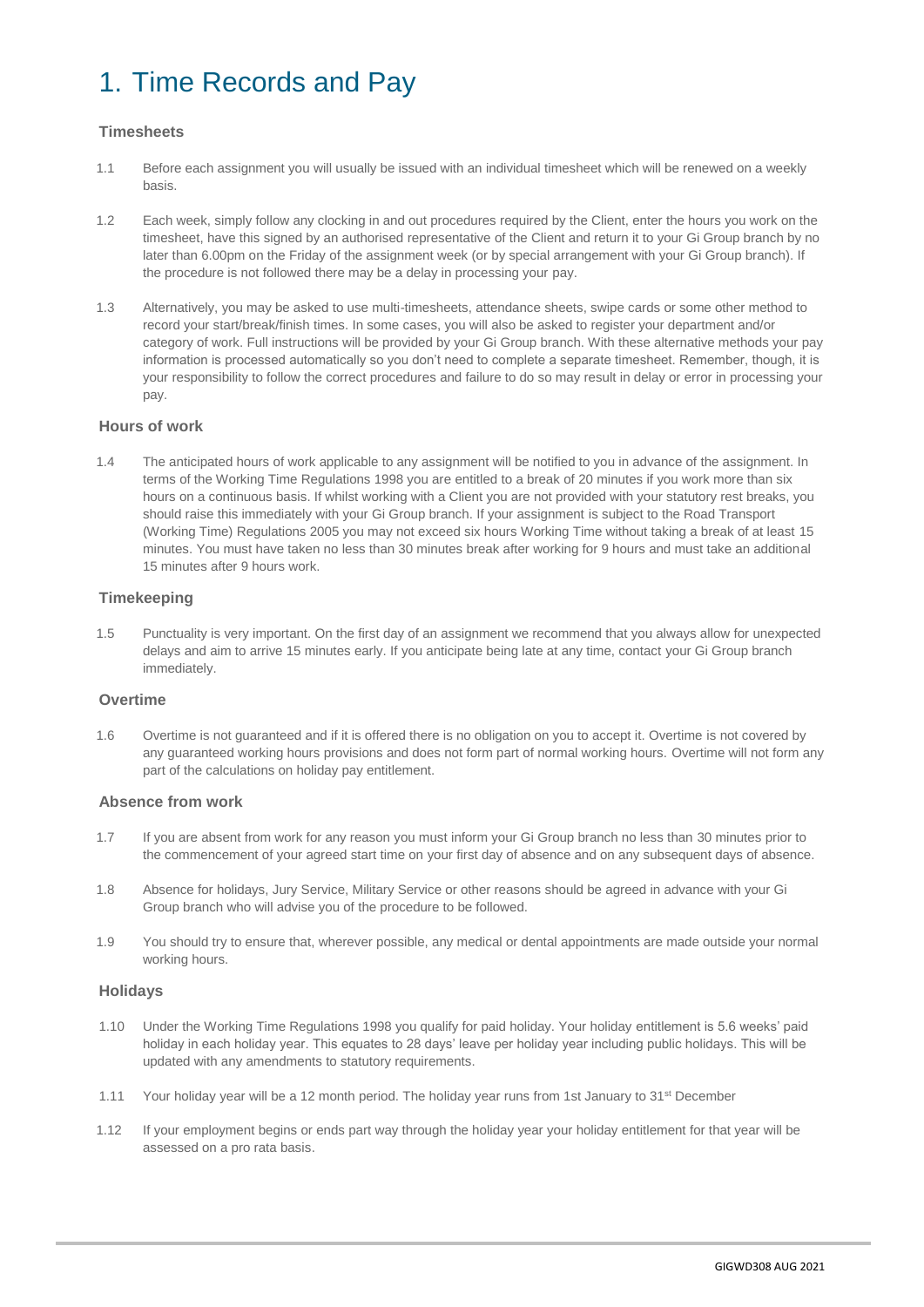- 1.13 You may only take paid holiday to the extent that you have accrued it by your period of continuous work on any assignment. One week's holiday pay is an average of the previous 52 worked weeks' remuneration. Your normal working hours will be advised to you at the start of each assignment.
- 1.14 If on the termination of your employment, you have taken holidays in excess of the statutory holiday entitlement which has accrued to you at that time you will be required to repay to Gi Group holiday pay in respect of those holidays.
- 1.15 Subject to clause 1.12 and unless otherwise stated in the Assignment Information, during the first 12 months of employment your entitlement to paid annual leave shall accrue in proportion to the length of your employment. The amount of payment which you will receive in respect of periods of annual leave will be calculated on the basis that one week's holiday pay is an average of the previous 52 worked weeks' remuneration (or the number of worked weeks where your length of service is less than 52 worked weeks') in accordance with the statutory requirements. You may not take more than 2 weeks' holiday in any one month period, nor may you during your first 12 months of employment take holiday, which has not accrued.
- 1.16 Gi Group may require you to take part or all of any unpaid holiday entitlement by giving you not less than two weeks' notice.
- 1.17 All holidays must be taken in the holiday year in which they accrue and cannot be carried over to the next holiday year, unless in situations such as long term sickness or maternity leave. Please speak with your Manager for further information

### **Sickness**

1.18 If you are sick for more than three days, subject to certain conditions, you may be entitled to Statutory Sick Pay. Details are contained in your terms of employment.

#### **Your pay**

1.19 We know how important it is to be paid promptly so, provided the appropriate timesheet procedures have been completed and returned to us as instructed, you will be paid directly by credit transfer into your bank or building society account on the Friday following the week you worked. Full payment details will appear on your pay advice slip.

### **Tax and National Insurance**

1.20 We have a legal obligation to deduct PAYE and NIC from your pay. To avoid paying more tax than necessary or to avoid delays in processing your pay, we must receive your P45, P46 or a P38(s) along with your National Insurance number before you start any assignment. If you do not pay PAYE and NIC in the usual way, special arrangements must be made through your Gi Group branch.

#### **Tax code queries**

1.21 Once you have supplied us with your tax documents, and commenced working, any queries relating to your tax code should be directed to the HMRC office shown on any correspondence received.

#### **P45s**

1.22 Should you wish to resign from flexible employment with Gi Group, please request your P45 from your branch.

### 2. Pensions

2.1 Following the introduction of the Government Auto-Enrolment pension scheme, Gi Group have chosen to offer NEST as our workplace pension scheme provider to meet our employer duties and help you put aside money for your retirement. You will be provided with the relevant information about this scheme once you become an employee of Gi Group.

### 3. Working with Gi Group

**Our professional reputation**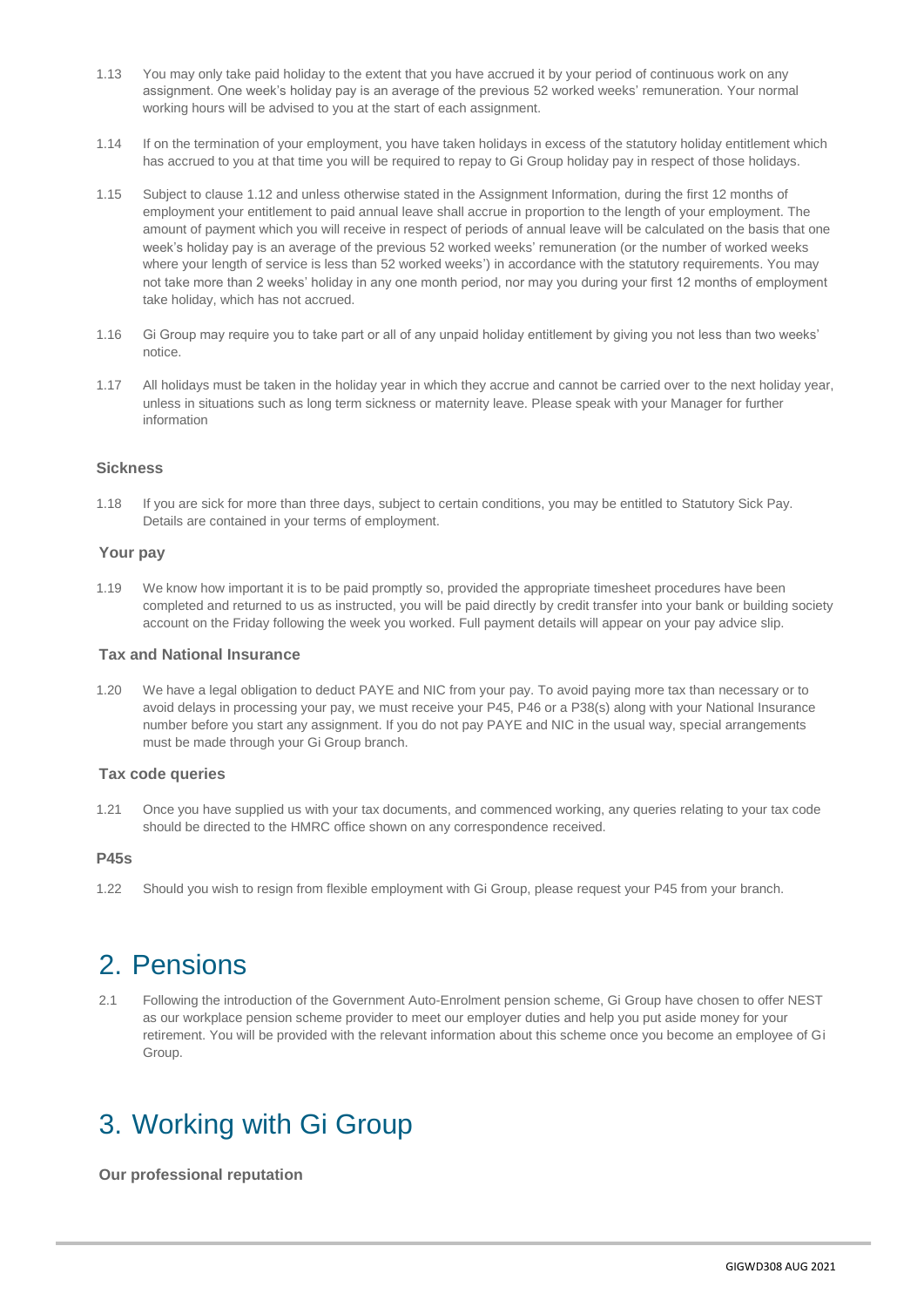3.1 Gi Group's ability to offer you suitable assignments depends on our continued reputation for high quality and reliability. Please remember to maintain a high standard of professional conduct and to do your utmost to promote the interests of Gi Group at all times.

### **Entitlement to work in the UK**

3.2 You confirm that you are legally entitled to work in the United Kingdom. If Gi Group discovers that you do not have permission to live and work in the United Kingdom, or if your permission to do so is revoked, Gi Group will be entitled to terminate your employment immediately without giving you any notice or paying you in lieu of notice. Gi Group can do so in those circumstances without giving you any warning in terms of the disciplinary procedure. If there are any changes to your visa or other permission to work in the UK, you must inform your Gi Group branch immediately.

#### **Outside employment**

3.3 If you wish to undertake outside employment then you must inform Gi Group in order to meet working time regulation requirements. The work undertaken must not be in competition with the business of the Client, must not affect the performance of your duties and must not prevent you from being available to accept assignments.

#### **Changes to circumstances**

3.4 To help us offer you the most suitable assignments, please inform us immediately of any change in your circumstances. This may be a new skill you have acquired, or perhaps a change of address, phone number, bank account, mobility or your availability for work.

If you are subject to any criminal convictions during your employment with Gi Group, or if you have any pending convictions then you must let your manager know immediately. Failure to do so may result in your employment being terminated.

- 3.5 If seeking assignments requiring any licence or permit, for example as a driver, you must inform us immediately of any changes to your licence.
- 3.6 You must also tell us if there is a change to your health and fitness compared to the information provided by you at registration. If you become pregnant, you should inform your Gi Group branch who will provide you with a copy of the Maternity Policy.

#### **Employment by the Client**

3.7 If you are looking for permanent employment you are in the ideal position as a Gi Group Flexible Employee. Not only do our Clients often offer permanent work to people who perform well, but also you have the ideal opportunity to try a post before you commit yourself. We can help you find the very best opportunities. If you are offered a permanent post by any Client, please let your Gi Group branch know immediately.

#### **Scope of Assignment**

- 3.8 While on an assignment, you must not carry out any job functions or tasks that are outside the scope of your assignment as notified to you. If whilst working on an assignment you are requested by the Client to carry out a task outside this scope, please contact your Gi Group branch immediately.
	- 3.8.1 Flexible Employees who are Mobile Workers working in operations not subject to EU Drivers Hours Rules and Flexible Employees who are not Mobile Workers will be subject to the Working Time Regulations 1998 (as amended). In order to calculate the average number of weekly hours worked on an Assignment by such workers, the start date for the relevant averaging period under the Working Time Regulations 1998 (as amended) shall be the date on which the Flexible Employee commences the first Assignment.
	- 3.8.2 Flexible Employees who are mobile employees working in operations subject to EU Drivers Hours Rules shall be subject to the Road Transport (Working Time) Regulations 2005. The first 26-week Reference Period began at 00.00 hours on 16<sup>th</sup> March 2020. Subsequent Reference Periods begin at 00.00 on the following dates:
		- 14th September 2020
		- 15th March 2021
		- 13th September 2021
		- 14th March 2022
		- 12th September 2022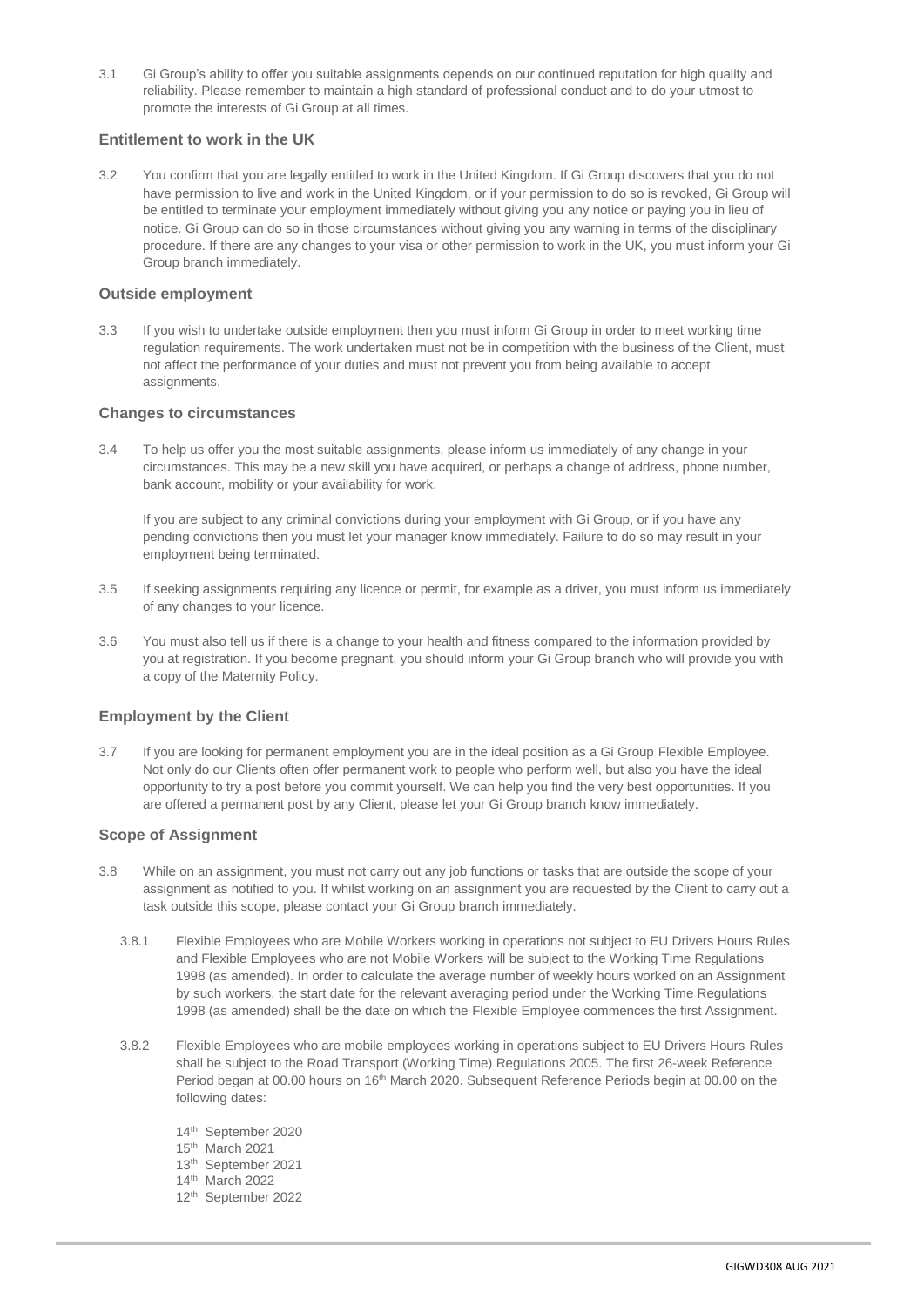- 13th March 2023
- 11th September 2023
- 11th March 2024
- 9<sup>th</sup> September 2024

The Workforce Agreement also derogates from the 10 hour Night Work limit imposed by the Road Transport (Working Time) Regulations 2005. The Workforce Agreement remains in place until 9<sup>th</sup> March 2025

#### **Personal Appearance**

- 3.9 Gi Group Flexible Employees are renowned for maintaining a high level of personal appearance and dress at all times. Presenting a professional image is very important.
- 3.10 In particular, you should follow all instructions from the Client regarding uniforms, safety footwear, special grooming, appearance or conduct, specifically with reference to health, safety and hygiene. If you have any doubts as to what is expected, please ask your Gi Group branch.
- 3.11 If dressed unsuitably, you may be sent home and required to return suitably attired. In such circumstances, no payment may be made for the time spent away from work.
- 3.12 In circumstances where you consider that observing the dress code may contravene principles regarding discrimination, you should contact your Gi Group branch in order to discuss the issue.

#### **Conduct**

- 3.13 Please conduct yourself professionally at all times. Be polite and aim never to cause offence or misunderstanding. Remember that when on assignment you are our ambassador and future Client assignments may depend on your conduct.
- 3.14 It is not possible to provide a comprehensive list of rules as to how any Flexible Employee should conduct himself/herself, but the following list outlines normal rules and practices to be followed.
	- 3.14.1 If in doubt about any rules or practices ask your Gi Group branch.
	- 3.14.2 While engaged on any assignment for a Client, you must:
		- 3.14.2.1 Co-operate with the Client and its employees and other workers and accept the lawful direction, supervision and instruction of any responsible person in the Client's organisation;
		- 3.14.2.2 Observe any rules and regulations of the Client's workplace to which your attention has been drawn or which you might reasonably be expected to anticipate or find out;
		- 3.14.2.3 Treat with courtesy and respect all fellow employees, visitors and Clients
		- 3.14.2.4 Conform to the normal hours of work for the Client's workplace (unless arrangements have been made in advance to the contrary with both your Gi Group branch and the Client);
		- 3.14.2.5 Take all reasonable steps while working for the Client to safeguard your own safety and the safety of any others who may be present or affected by your actions during the assignment and comply with the Health and Safety policy of the Client;
		- 3.14.2.6 Not engage in any conduct detrimental to the interests of the Client;
		- 3.14.2.7 Not use any motor vehicle or any mechanised equipment in connection with any assignment unless proper insurance cover is in force for such use. You shall indemnify and keep indemnified Gi Group against loss or liability incurred directly or indirectly by Gi Group arising out of any such use.

#### **Property and resources**

3.15 Flexible Employees are asked to respect Gi Group and Client property at all times and ensure the cost conscious use of telephones, stationery etc. Telephones, internet, fax machines etc. must not be used for personal use unless prior authorisation has been obtained. Misuse of Gi Group or Client resources for personal means may be treated as a disciplinary matter.

#### **Security**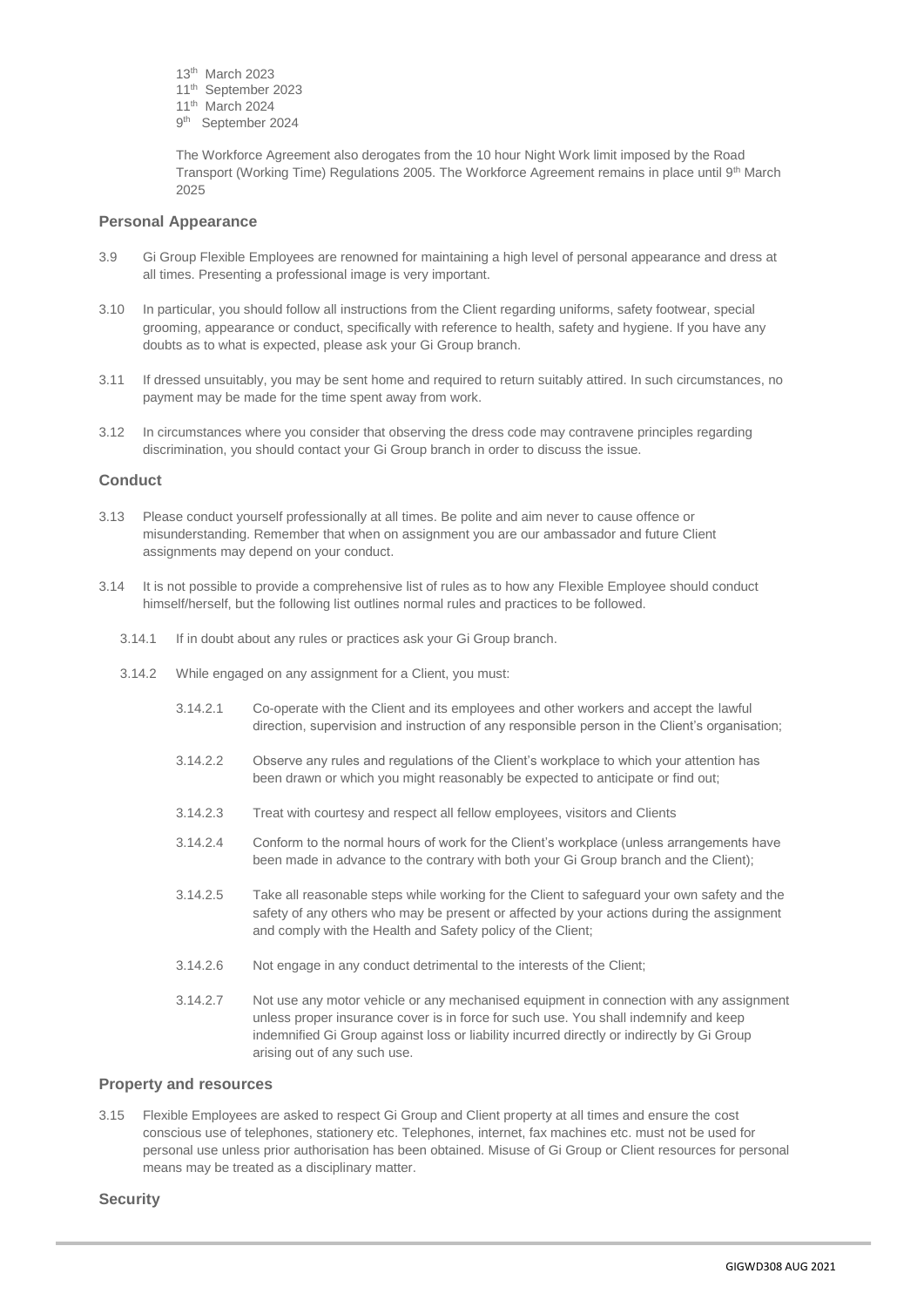- 3.16 Please ensure that you comply with Client security measures at all times, including following any instructions relating to the wearing of security badges or identity cards.
- 3.17 You may be provided with items such as keys and access cards as are necessary to gain correct access to the parts of the Client's premises where work is to be carried out. These items remain the property of the Client and should be returned as requested or on termination of the assignment or your employment.
- 3.18 Please keep confidential information, valuables, equipment and materials adequately secured at all times.
- 3.19 You must never be in unauthorised possession of any property, including cash belonging to the Client, your colleagues or Gi Group.
- 3.20 Report suspicious incidents or loss of items immediately to your Gi Group branch.

#### **Stop and Search**

- 3.21 Gi Group or the Client reserves the right to stop and search fully any employee (or their vehicles) or any visitor (or their vehicles), both prior to entry and before exit from the working location, using whatever reasonable means are at Gi Group/the Client's disposal. Access may also be denied to the working location as part of the stop and search policy.
- 3.22 It is part of your Terms of Employment that if you are asked to take part in a random stop and search that this is complied with. Failure to comply with this may result in disciplinary action and may lead to summary dismissal.
- 3.23 A search may be made of your office, desk, filing cabinet, car, bag or person.

#### **Smoking**

3.24 It is illegal to smoke in all enclosed places and workplaces including but not limited to, Client vehicles.

#### **Alcohol/Substance Abuse**

- 3.25 Gi Group regards drunkenness or disorderly conduct (including being under the influence of alcohol, unauthorised substances or misusing substances) whilst at work, on Gi Group or Client business or otherwise on Gi Group's or a Client's premises, as being gross misconduct for which you can be dismissed summarily.
- 3.26 You should inform your Gi Group branch of any prescribed drug you are taking or course of treatment you are following which may have an impact upon your ability to properly perform your job (e.g. by making you drowsy or affecting concentration). It is your responsibility to ensure that your practitioner/pharmacist is aware of the requirements of your job. It is your responsibility to ensure that you are fully informed of the potential side effects of any drug/treatment recommended for you, and that any potential side effects are reported to your Gi Group branch.
- 3.27 Gi Group regards the selling, purchasing, use or possession of any illegal substance whilst at work, on Gi Group or Client business or otherwise on Gi Group's or a Client's premises, as gross misconduct for which you may be summarily dismissed. Gi Group reserves the right to inform the police of any such behaviour.

#### **Tools/Equipment/PPE**

- 3.28 If, as a matter of convenience, you are provided with any tools or equipment by Gi Group or a Client for the purposes of an assignment, you shall be responsible for the security and condition of such tools or equipment. Any damage to tools or equipment must be reported to Gi Group and to the Client immediately. If and to the extent that any tools or equipment are damaged or lost while in your care, you will be responsible for the cost of any necessary repairs or replacement. You will pay to Gi Group the cost of repair or replacement where the tools and/or equipment belong to Gi Group and you will pay to Gi Group an amount equivalent to any charge made to Gi Group by the Client on account of such loss or damage where the tools and/or equipment belong to the Client. Gi Group may, if it wishes, obtain part or all of such payment by making deductions from pay due to you under the terms of your Terms of Employment.
- 3.29 You may be required to wear Personal Protective Equipment (PPE). PPE issued by Gi Group will remain at all times the property of Gi Group and must be returned at the end of your assignment.
- 3.30 Failure to return PPE at the end of an assignment will result in the cost of the PPE being deducted from your final pay.

### **Night-working**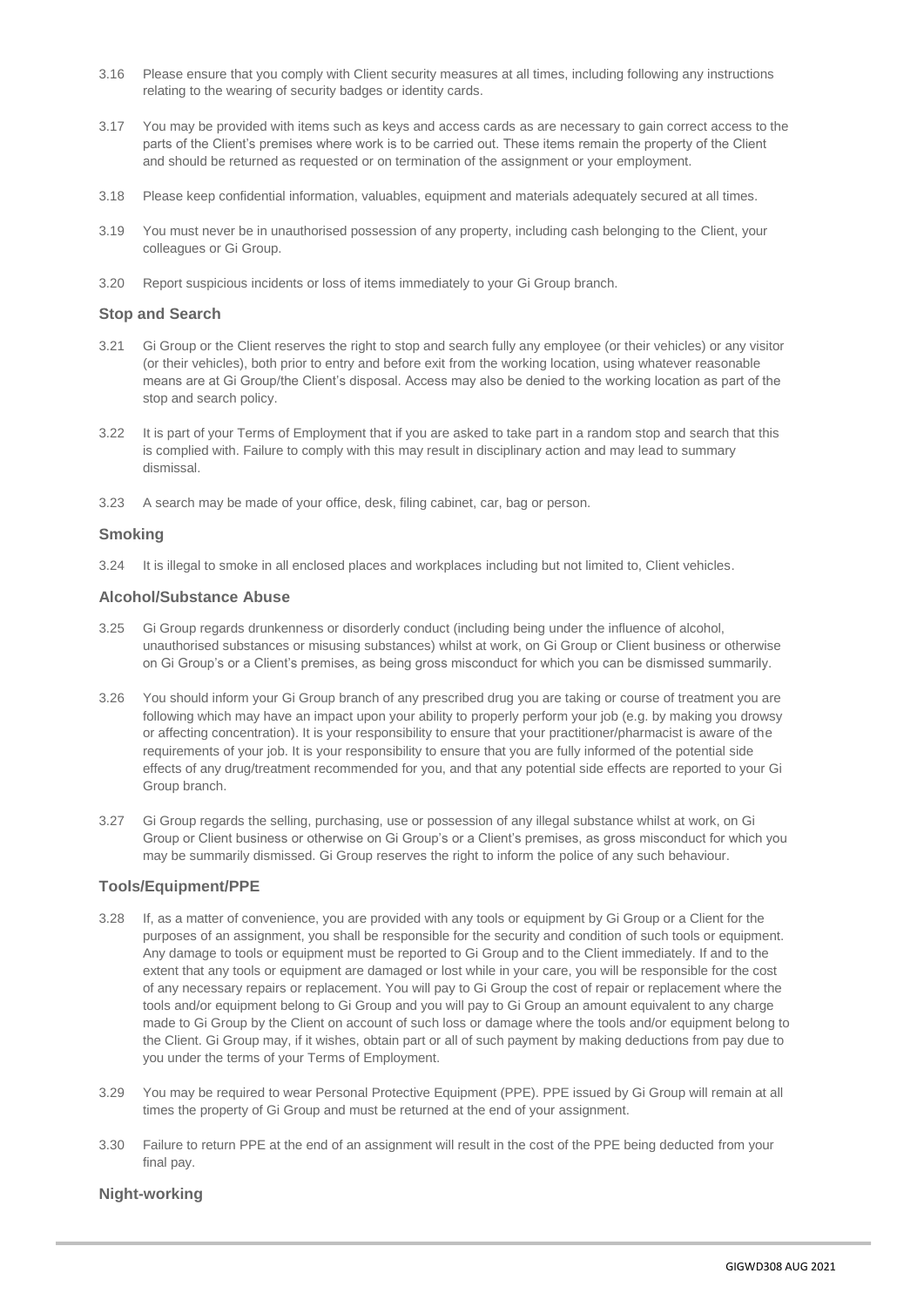3.31 Sometimes you may be classed as a night worker. If you are in any doubt as to your status, you should ask your Gi Group branch. If you are a night worker, you are entitled to request a health screening questionnaire from your Gi Group branch in order to identify any potential risks to your health of such work. If your health changes after you have filled out a questionnaire, you may ask for and fill out a further questionnaire.

### **Driving Fines and Penalties**

3.32 You will be personally liable for any fines or penalties incurred due to driving offences for which you are responsible, including parking fines for any reason, whilst using Client or company vehicles whether on public roads or private premises. Failure to pay any fines within the required timescale may lead to disciplinary action. Any fines or penalties that are levied via a Client of Gi Group or not paid by you within the required timescale or outstanding at the time you leave Gi Group may be subject to an administration charge. Both will be deducted from any monies due to you by way of wage or holiday pay.

# Gi Group Policies

# 4. Equal Opportunities

- 4.1 Gi Group is committed to the principle of equality of opportunity in employment. The same applies to the way in which Gi Group's recruitment services are offered to Clients and applicants. Entry to Gi Group and promotion within it are determined solely by the application of objective criteria and personal merit. No employee or applicant will be treated less favourably than another on grounds of sex, marital status, sexual orientation, age, disability, race, colour, religion, ethnic or national origin or trade union involvement.
- 4.2 Likewise, no employee of Gi Group should treat less favourably an individual on grounds of sex, marital status, sexual orientation, age, race, disability, colour, religion, ethnic or national origin or trade union involvement.
- 4.3 This Statement has been drawn up to ensure that Flexible Employees comply with all legal requirements and understand the main points of the relevant legislation, in short to prevent discrimination.
- 4.4 A copy of the full Equal Opportunities Policy is available from your Gi Group branch.

## 5. Dignity at Work

- 5.1 As part of its overall commitment to equality of opportunity, Gi Group is fully committed to promoting a harmonious working environment. Every employee has the right to be treated with respect and dignity and is entitled to work in an environment free from harassment, victimisation and bullying, whether it is related to disability, race, gender, health, social class, sexual orientation, marital status, nationality, religion, employment status, age or membership or non-membership of a trade union.
- 5.2 A copy of the Dignity at Work Policy is available from your Gi Group branch.

## 6. Public Interest Disclosure

6.1 You can obtain a copy of the Public Interest Disclosure Policy from your Gi Group branch. Gi Group encourages Flexible Employees to raise genuine concerns about malpractice at the earliest practicable stage rather than wait for proof. Malpractice within the Company is taken very seriously. In the first instance any concerns should be raised with your Gi Group consultant or if this is not practicable with a Director.

## 7. Family Friendly Policies

7.1 Gi Group applies the statutory schemes in respect of Maternity leave and pay, Adoption leave and pay, Paternity leave and pay, Parental leave, Dependent Care Leave and Flexible Working

### 8. Disputes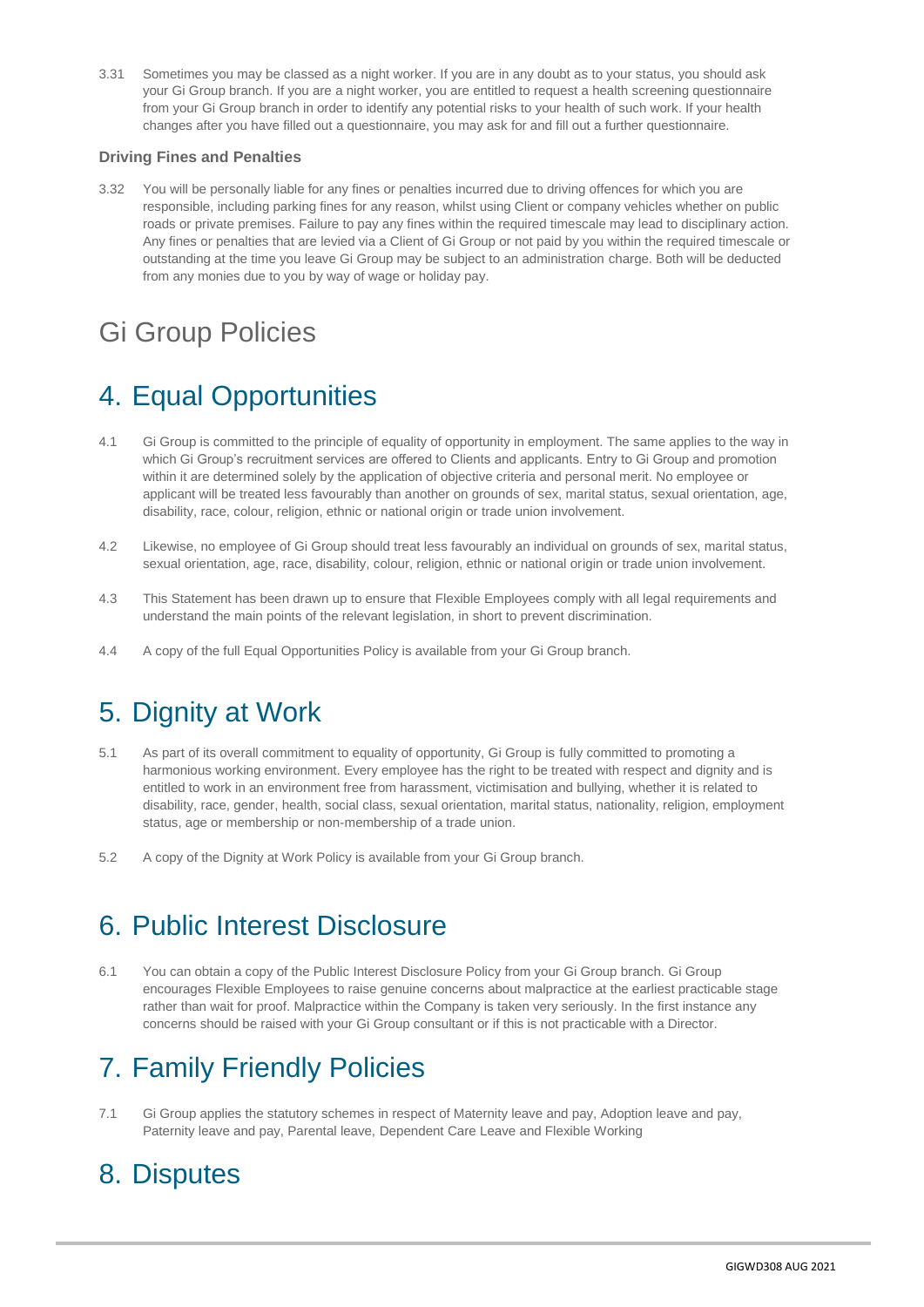- 8.1 No dispute between any members of Gi Group's Flexible Employees shall be permitted to occur either on Gi Group or Client premises and Gi Group requires that each Flexible Employee will at all times work in harmony with all other members of Gi Group and all personnel of the Client with whom they come into contact.
- 8.2 It is expected that Flexible Employees will maintain a good working relationship with colleagues at all times, complying with all procedures including the Dignity at Work and Equal Opportunities policies.
- 8.3 If you have a concern or complaint relating to your employment you should raise the matter under the Grievance Procedure.

### 9. Disciplinary Policy and Procedure

- 9.1 The purpose of the disciplinary policy is to ensure that Gi Group behaves fairly and consistently towards all Flexible Employees in investigating and dealing with alleged instances of unacceptable conduct or performance. To promote that purpose Gi Group has developed a procedure for disciplinary matters. The procedure is a guide, not a rule. It is not contractual. Gi Group reserves the right to depart from the precise components of its disciplinary procedure where it is appropriate to do so.
- 9.2 All cases of misconduct or poor performance must be dealt with in accordance with a fair procedure.

The aims of the policy are:

- To be consistent in the treatment of comparable cases.
- To allow for careful investigation before penalties are applied.
- To aim to correct behaviour where possible.
- To deal rapidly and effectively with misconduct and incapability.
- To be fair to all Flexible Employees at all levels of the organisation in disciplinary matters.
- 9.3 This policy is applicable to all Gi Group Flexible Employees. It does not form part of your terms of employment. It may be varied by Gi Group from time to time.

#### **Procedure**

#### **9.4 Informal Stage**

9.4.1 In some instances Gi Group may consider that there is no need to take formal disciplinary action, and that it is sufficient to counsel you where conduct or capability are considered to be unsatisfactory. Such counselling will still be documented in your personnel records.

#### **9.5 Formal Stage**

- 9.5.1 When disciplinary matters require a hearing to be held 48 hours' notice of the hearing will be given wherever practicable and those concerned will be informed in advance of the matter to be discussed. You will receive a letter inviting you to attend the disciplinary hearing. This letter will set out the matters to be discussed at the hearing.
- 9.6 At any formal disciplinary hearing, you have the right to be accompanied by a Gi Group Flexible Employee or Trade Union representative. You will be entitled to hear details of any complaint made, and to examine any relevant documents prior to the disciplinary hearing. You will be given an opportunity to respond to the matters raised prior to a final decision being made. At the conclusion of each stage, you will be given a letter recording the outcome of the hearing and the means of appeal.
- 9.7 No disciplinary sanction will be imposed on you until the case has been investigated.
- 9.8 You may be suspended with pay pending the conclusion of the investigation and/or disciplinary procedure, without prejudice.
- 9.9 You will not normally be dismissed for a first breach of discipline except in the case of gross misconduct. The penalty for gross misconduct may be dismissal without notice and without payment in lieu of notice.
- 9.10 You will have the right to appeal against any disciplinary penalty imposed.
- 9.11 Your Gi Group branch manager or an appropriate Gi Group representative will conduct the disciplinary hearing. Your Gi Group branch manager will then make the decision on the level of disciplinary action to be taken.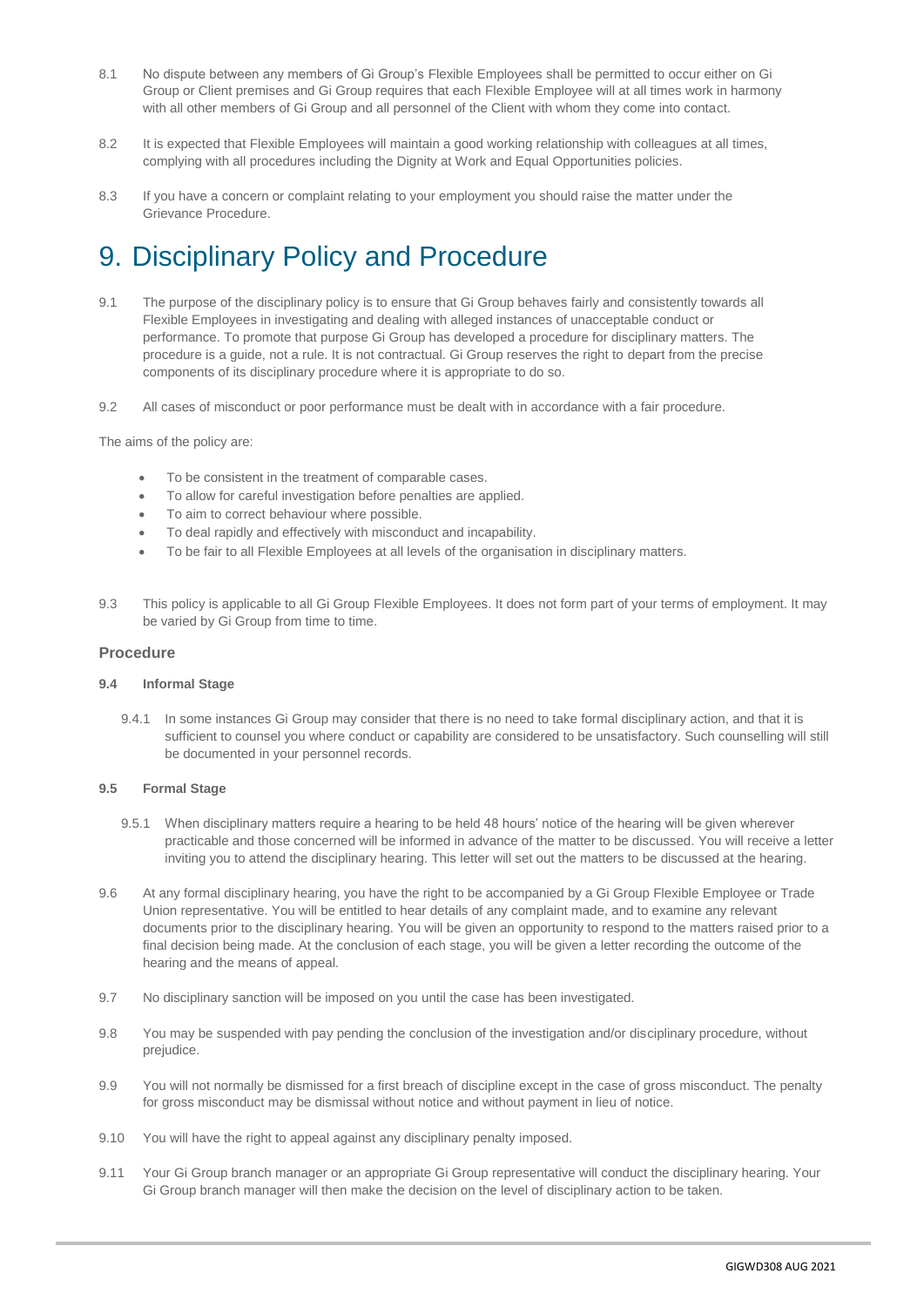- 9.12 All cases of disciplinary action under this procedure will be recorded and placed in Gi Group's records. A copy of Gi Group's relevant records will be supplied at your request.
- 9.13 The following procedural stages apply to offences other than gross misconduct. Gi Group, however, reserves the right to enter this process at any stage:

#### **9.14 Stage 1 - Formal verbal warning**

9.14.1 If conduct or performance (in terms of output or quality) does not meet acceptable standards, you will normally be given a formal verbal warning in the first instance. The warning will remain on your file for 6 months with details of the action(s) required to rectify the misconduct or poor performance and that it constitutes the first formal stage of the disciplinary procedure. A letter informing you of the verbal warning and the reasons for it being issued will be sent to you and kept on your personnel file at Gi Group.

#### **9.15 Stage 2 - First written warning**

9.15.1 If the offence is a serious one, or if there is a further occurrence of a minor offence, then a first written warning will be given to you. A first written warning can also be given for an accumulation of minor offences for which a verbal warning may not have already been issued. Warnings may run concurrently if for different reasons, e.g. one for misconduct and another for poor performance. Such a warning will set out the precise details of the offence and the improvement in conduct or performance required and the time scale if applicable. It will also set out the likely consequences of further offences and what action will be considered if there is no satisfactory improvement. A letter informing you of the first written warning will be sent to you. The written warning will remain on your personnel file for 12 months.

#### **9.16 Stage 3 - Final written warning**

9.16.1 If there is still a failure to improve conduct and/or performance and these remain unsatisfactory, or alternatively if the misconduct is sufficiently serious to warrant only one final written warning (but insufficient to justify dismissal) then a final written warning will be issued to you. The warning will, if appropriate, refer to any previous disciplinary action and will state the consequences of failure to improve as required. The warning will remain on your personnel file for 12 months. A letter informing you of the final written warning will be sent to you and a copy kept on your personnel file at Gi Group.

#### **9.17 Stage 4 – Dismissal**

9.17.1 If conduct and/or performance remains unsatisfactory and you still fail to reach the prescribed standards then dismissal will normally result. This stage of the disciplinary procedure will normally be carried out by a Gi Group General Manager. The reason(s) for dismissal will be specified and communicated to you and where appropriate, reference will be made to any previous disciplinary action taken. The dismissal notice will indicate the effective date of termination of employment together with the right of appeal. Dismissal at this stage will normally be with notice or pay in lieu of notice. A letter informing you of the termination of employment will be sent to you and kept on your personnel file at Gi Group.

### **9.18 Demotion**

- 9.18.1 Gi Group may use demotion as part of the disciplinary procedure. This may be instead of or as well as any of stages 1-4 as listed above.
- 9.18.2 The following list provides examples of offences, which are normally regarded as gross misconduct. This list indicates the type of offences that constitute gross misconduct but is not exhaustive. An act of gross misconduct will normally warrant summary dismissal without the normal period of notice or payment in lieu of notice.

#### **9.18.3 Gross misconduct**

- 9.18.3.1 Falsification of records including; timesheets, tachographs and digital tachograph data or any other document relating to the timekeeping of any Flexible Employee.
- 9.18.3.2 Fighting or acts of violence or intimidation. Refusal to comply with or deliberate disregard of Health and Safety regulations.
- 9.18.3.3 Persistent refusal to obey reasonable instructions given by a line manager.
- 9.18.3.4 Wilfully endangering others.
- 9.18.3.5 Serious misrepresentation on your employment application.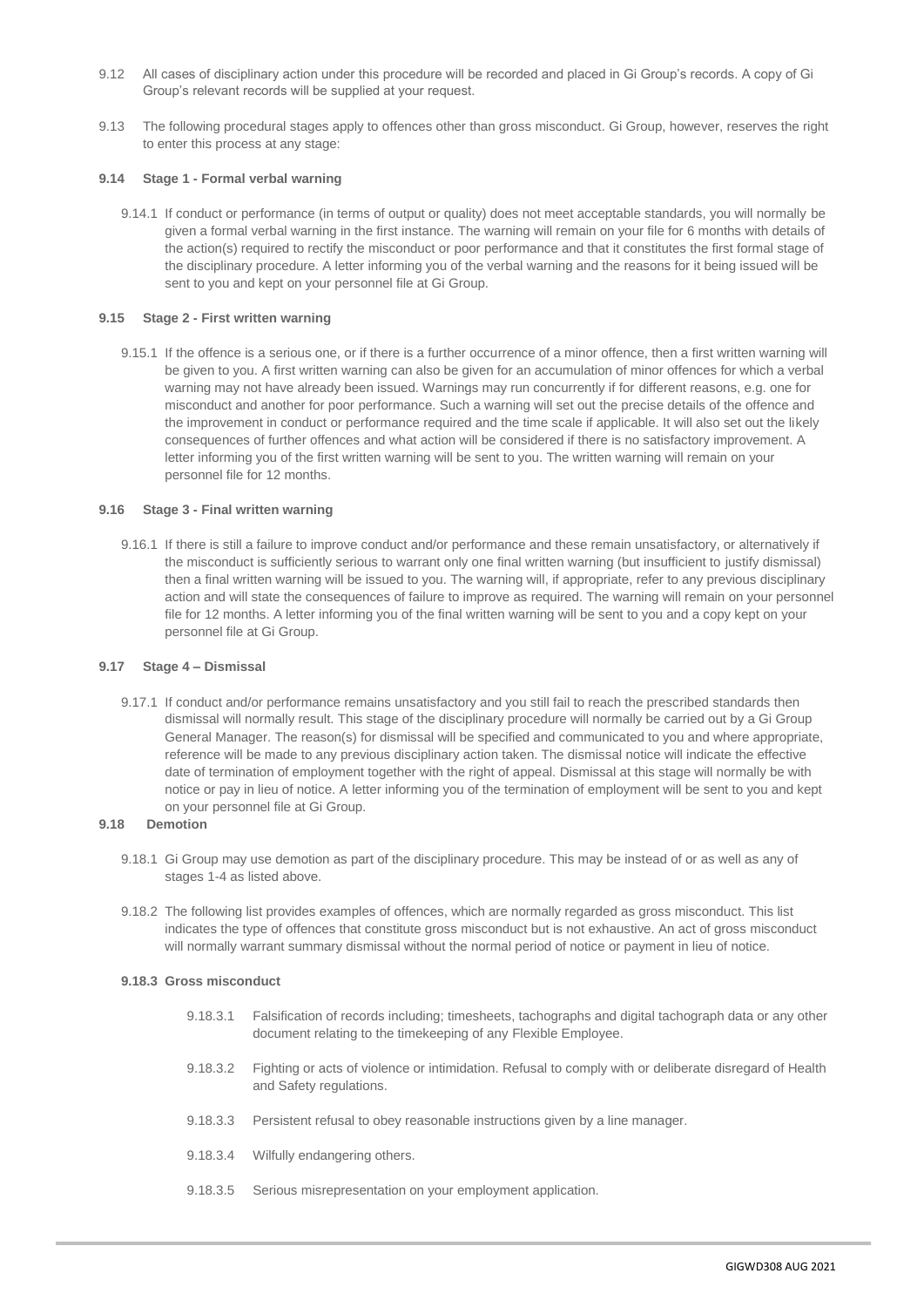- 9.18.3.6 Unauthorised possession of Gi Group/Client property or property of third parties.
- 9.18.3.7 Serious negligence which causes unacceptable loss, damage or injury.
- 9.18.3.8 Conduct which could bring Gi Group/Client into disrepute.
- 9.18.3.9 Theft. Attempted theft or wilful damage to Gi Group/Client property or property belonging to any individual.
- 9.18.3.10 Being drunk and disorderly or under the influence of alcoho and/or drugs on Gi Group/ Client premises.
- 9.18.3.11 Being in possession of illegal substances whilst on Gi Group/Client premises.
- 9.18.3.12 Unauthorised disclosure of any Gi Group/Client information.
- 9.18.3.13 Serious and/or persistent harassment or discrimination or bullying whether sexual, racial or otherwise.
- 9.18.3.14 Serious act of insubordination or insulting abusive or indecent behaviour.
- 9.18.3.15 Convictions for any offence affecting staff or external relations which amount to a breach of trust.
- 9.18.3.16 The abuse or misuse of Gi Group/Client internet or email systems.
- 9.18.3.17 Unauthorised absence.
- 9.18.3.18 Refusal of a suitable Assignment.
- 9.18.3.19 Failing to keep Gi Group properly informed of your availability or non-availability.
- 9.18.3.20 Posting material onto social network sites such as but not limited to Facebook, Twitter or Instagram which could be considered to be inappropriate and /or which could be found to lower the reputation of the organisation, staff or customers and/ or contravene the company's equal opportunity policy.

#### **9.19 Appeal procedure**

- 9.19.1 If you have been given a formal warning or have been dismissed with or without notice you will be entitled to appeal to the next level of management.
- 9.19.2 Appeals must be lodged with Gi Group within five working days of receipt of any formal warning or notice of dismissal.
- 9.19.3 If your warning was issued by the Gi Group branch, you should lodge your appeal in writing within 5 days. Reasons for the appeal must be stated. Mere disagreement with the disciplinary action taken will not be considered as a suitable basis for an appeal.
- 9.19.4 All appeals will be considered as quickly as possible. The decision made on appeal will be final and, where possible, will be given to the Flexible Employee in writing within 5 days of the appeal hearing.
- 9.19.5 Please note that this appeals procedure relates specifically to the outcome of a disciplinary hearing and must not be confused with the grievance procedure, which relates to concerns raised by you about your job.

#### **9.20 Performance and capability**

9.20.1 With reference to performance and capability, standards in terms of quality and quantity of work will be discussed and set down between you and the Client line manager. Incapability by you may be regarded as justification for dismissal without formal warnings.

### 10. Grievance Policy and Procedure

10.1 Gi Group recognises that from time to time Flexible Employees may wish to seek redress for grievances relating to their employment. Gi Group has a responsibility to ensure that any grievance that is raised is dealt with promptly.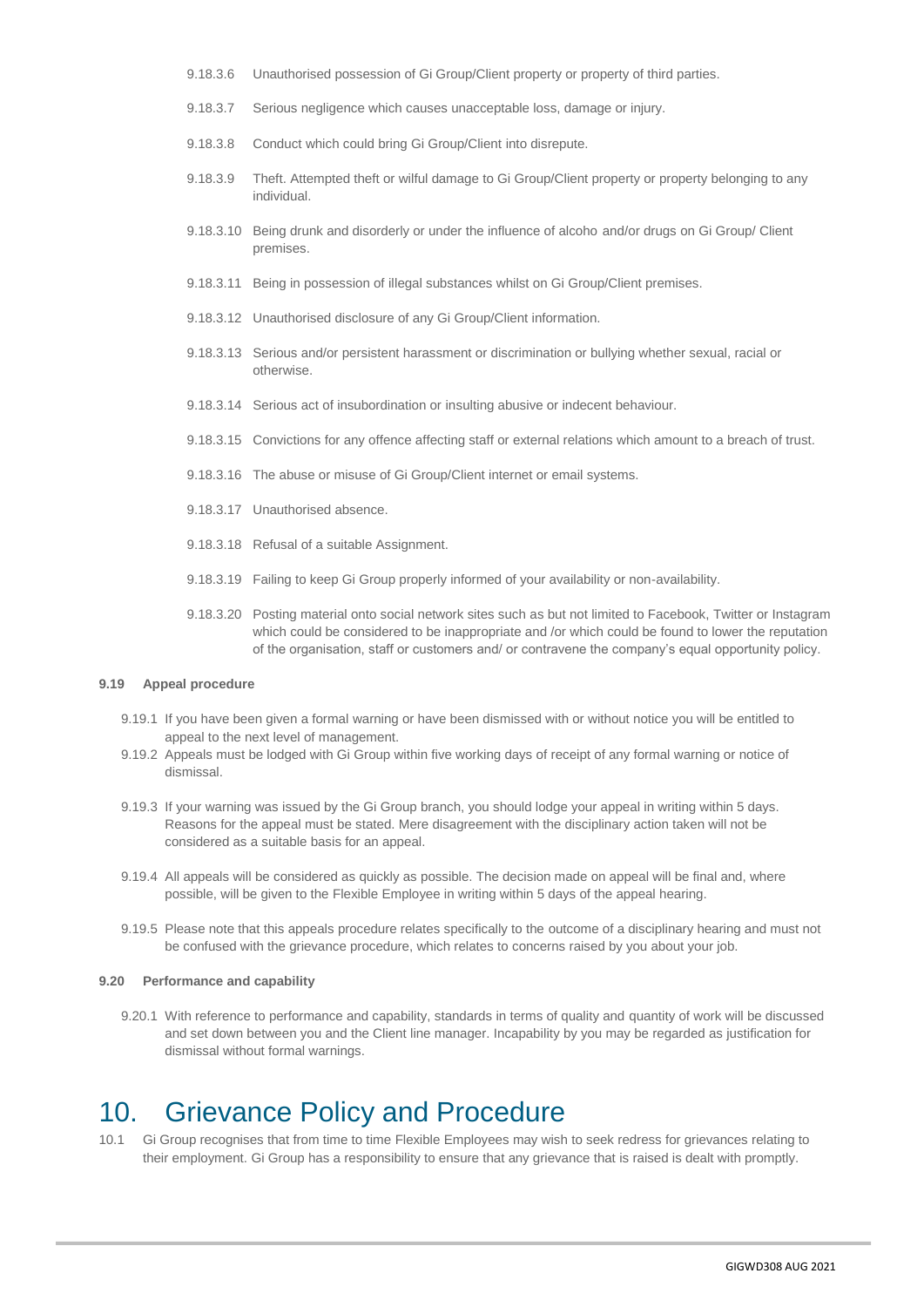- 10.2 The aim of this grievance procedure is to provide a process by which a Flexible Employee may raise a grievance and where necessary to enable the aggrieved person to appeal to the second level of management. The ambition of the procedure is to settle any grievance or issue as near as possible to the point of origin.
- 10.3 Gi Group's policy is to encourage free communication between Flexible Employees and their line managers/Gi Group to ensure a speedy resolution to disputes. This procedure is applicable to all Gi Group Flexible Employees. The grievance procedure does not form part of your terms of employment. Gi Group may adopt any procedure that it considers suitable to the circumstances.

#### **10.4 Stage 1 – grievance in writing**

If you have a grievance about your employment/assignment you may apply in writing to your immediate Gi Group branch manager. If the grievance relates to your immediate Gi Group branch manager, you should raise the matter with a regional manager.

#### **10.5 Stage 2 – meeting**

You will be invited to at least one meeting at which the alleged grievance can be discussed. You should take all reasonable steps to attend. Your Gi Group branch manager will aim to respond to the grievance in writing within 10 working days of the meeting taking place and will offer you the right of appeal.

#### **10.6 Stage 3 – appeal**

If the grievance is not resolved to your satisfaction you may appeal in writing, within 5 working days of receipt by you of the decision to the next level of management. A meeting will be arranged to discuss the appeal. You should take all reasonable steps to attend. The manager dealing with the appeal will aim to give you a written decision within 10 working days. The manager's decision will be final and binding.

10.7 If the grievance involves a Client employee then the Client will be consulted as part of the procedure.

### 11. Health & Safety Guidance

- 11.1 As a company, Gi Group aims to ensure the health and safety of Flexible Employees , clients, representatives and visitors. It is the duty of Gi Group, and Gi Group undertakes to ensure, so far as is reasonably practicable, the health, safety and welfare of its Flexible Employees at work. On request the Company's health and safety policy will be made available to the Flexible Employee.
- 11.2 It is Gi Group's policy to make sure that health and safety provision is made for the Flexible Employees it supplies in order to promote and encourage the highest standards of health and safety at work. In order to achieve this, it is necessary to obtain full support from every Flexible Employees and Client.
- 11.3 Gi Group undertakes to:
	- Request Flexible Employees and Clients to co-operate with Gi Group and with each other in order to promote safety and reduce hazards.
	- Request that Clients give Gi Group and the Flexible Employee details of specialist skills or qualifications required to carry out an assignment together with health & safety information.
	- Pass to the Flexible Employee all information provided by the Client on health & safety issues connected with the assignment.
	- Require the Flexible Employee to adhere to the Client's Health & Safety Policy at all times whilst on an assignment.

#### 11.4 You have a duty to:

- Assess risks to your own health and safety to which you are exposed at work. This extends to reporting any dangers or potential risks to your line manager at the Client and your Gi Group branch.
- Stop working immediately if you consider that your working environment is unsafe and immediately report the matter to your line manager at the Client and your Gi Group branch.
- Work in a safe manner taking all reasonable steps to safeguard your own safety and that of any persons who may be affected by your actions.
- Report incidents that have or may lead to accident or injury to the line manager at the Client and your Gi Group branch.
- Co-operate in any investigation and report on all accidents or incidents that may cause or lead to injury.
- Report any shortcomings in the Client's arrangements for health and safety to Gi Group.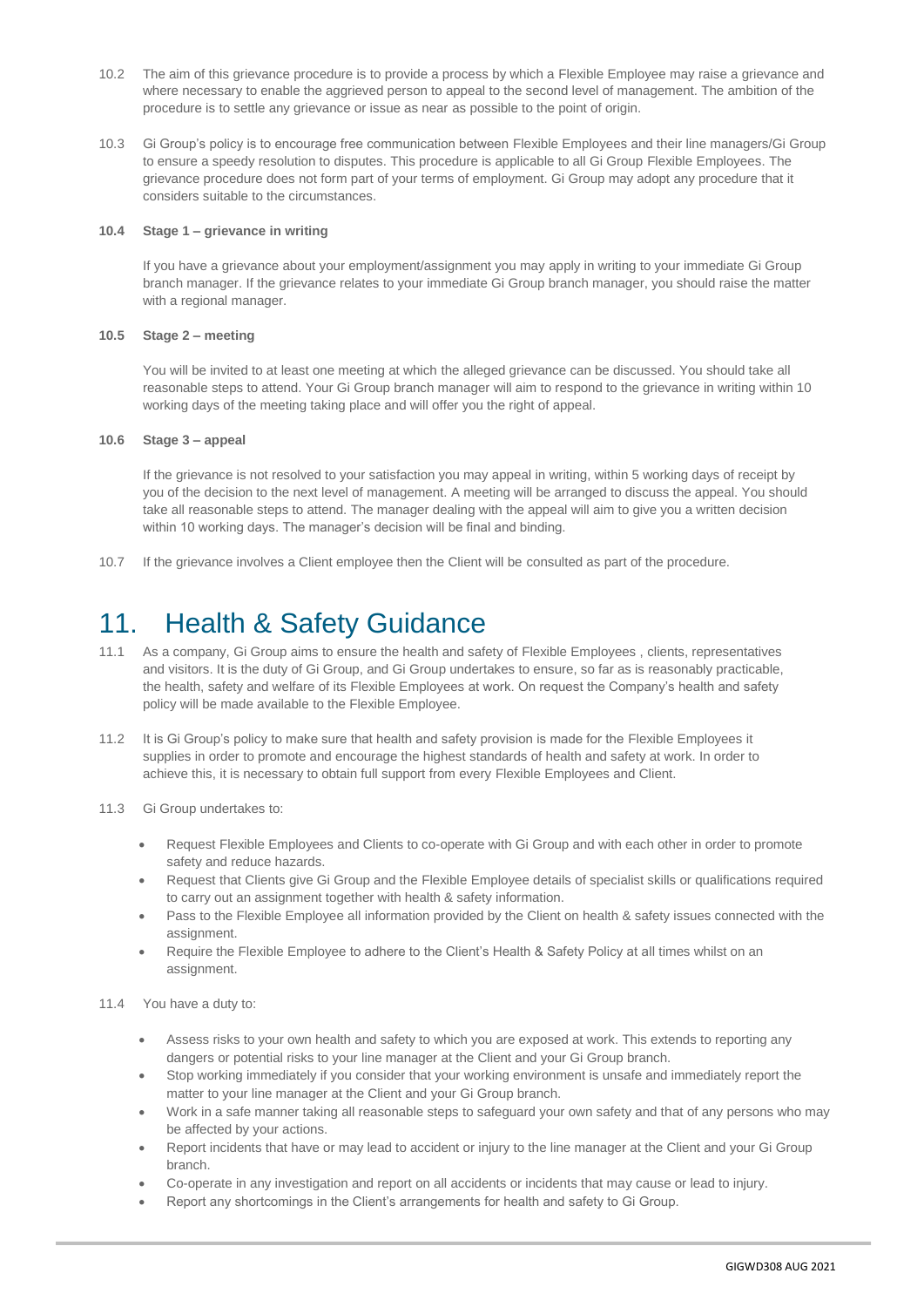- Co-operate with the Client on health & safety matters and observe all health & safety instructions and regulations from the Client.
- Wear (and request if you consider it necessary) any protective clothing and use any safety equipment that has been provided in order to carry out any assignment.
- Request a copy of the Client's Health and Safety Policy before starting any assignment, and ensure that you read and understand the Client's Health and Safety Policy.
- Observe and comply with the Client's Health and Safety Policy at all times. Take care to follow any safety regulations and be responsible not only for your own health and safety at work but also for that of your colleagues and employees of the Client.
- 11.5 Clients have a duty to:
	- Treat all Flexible Employees as they would their own employees for all health & safety matters and ensure a safe system of work at all time
	- Provide Gi Group with information on special qualifications or skills, which the employee will need and on special features of the work insofar as they are likely to affect the health & safety of Flexible Employees.
	- Co-operate and co-ordinate with Flexible Employees on health & safety matters.
	- Provide Flexible Employees working with them with information on health & safety risks and measures.
	- Make available to the Flexible Employees safety equipment and protective clothing as necessary for the job to be undertaken and ensure its use.
	- Tell the Flexible Employee the name of his/her authorised Health & Safety representative.
	- Record any accidents or injuries in their Accident Record Book and report to the Health & Safety Executive, in accordance with current requirements.
	- Assess health & safety risks and record the result of the assessment.

## 12. First Aid/Accidents

12.1 All accidents, no matter how small, must be reported to the designated Client representative and your Gi Group branch. All accidents must be recorded in the Client's and Gi Group Accident Books. If you have an accident, get first aid treatment immediately. The smallest cut, if neglected, could result in infection.

## 13. Fire

- 13.1 You must ensure that you are fully conversant with and comply with the fire and other emergency procedures and take part in all drills as organised/notified by Gi Group and/or the Client.
- 13.2 You must ensure that you do not render any fire escape or fire escape routes at the site unavailable for emergency use, nor cause any obstruction at any time to any staircases, passages, walkways, entrances and exits or any other part of the site.
- 13.3 If you require further guidance you should refer to your Gi Group branch or the Client.
- 13.4 Make sure you know:
	- How to raise the fire alarm.
	- The fire evacuation procedure as explained at induction.
	- Where the fire extinguishers are but only use them if you are properly trained to do so.
	- The whereabouts of all fire exits.
	- The fire representative for your area of work (if appropriate).

### 14. Electricity

- 14.1 The 2 main risks from electricity are:
	- Shocks.
	- Fires.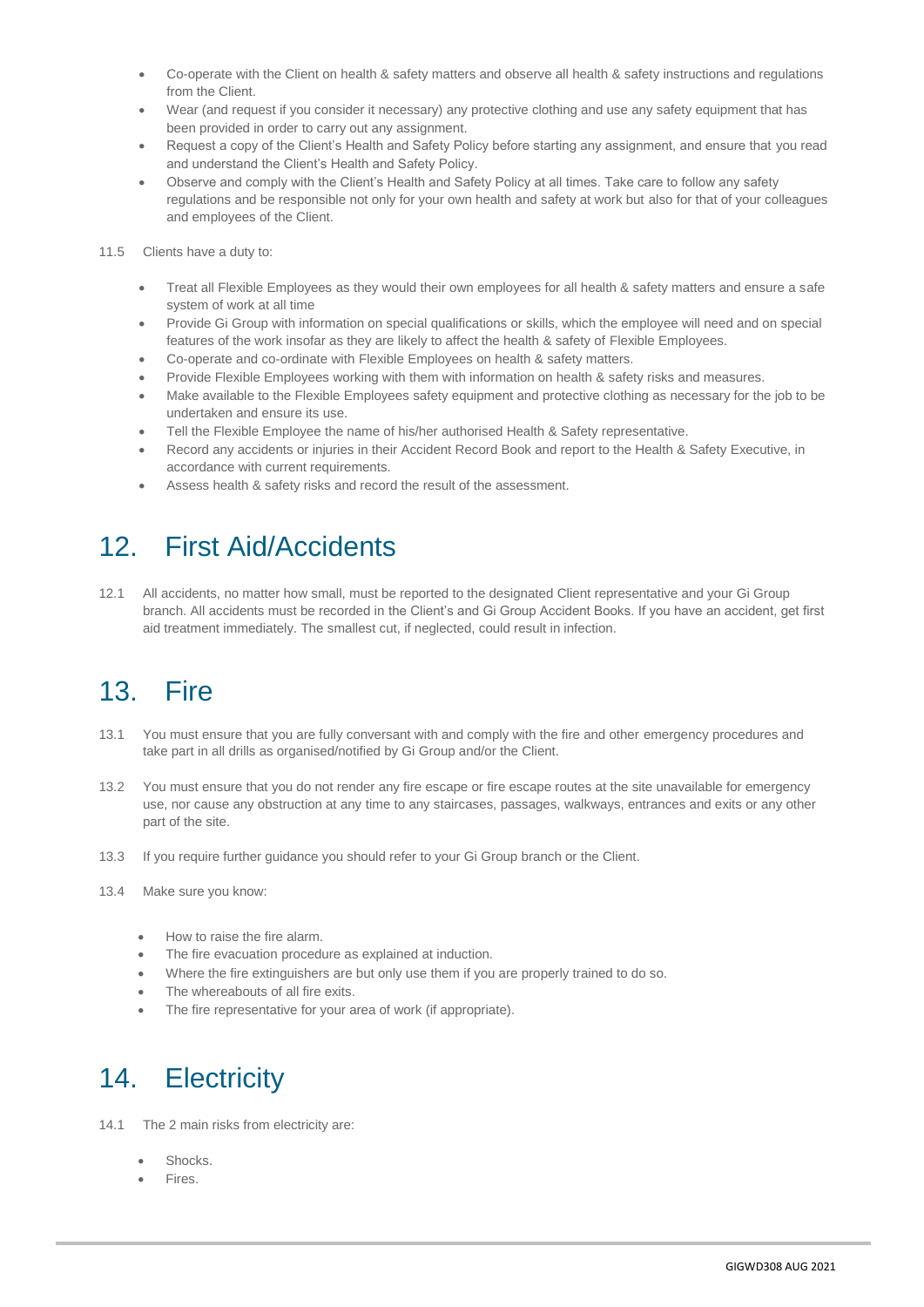- Not overloading sockets.
- Always visually check electrical equipment to ensure it does not have a cracked or damaged casing, worn or exposed wires and is in generally good repair before using it.
- Never attempt to repair or adjust electrical appliances unless qualified to do so and authorised in writing by the Client.
- Never touching light switches or appliances with wet hands.
- The repair and maintenance of electrical appliances is a job for an expert.

### 15. Display Screen Equipment (VDUs)

- 15.1 When using computers you should sit directly in front of the computer facing the screen and the keyboard. You should also make sure that the screen is clean and the focus, brightness and contrast is adjusted to give the best picture quality. Your seating position is also important and this means having your back supported and as near to vertical as possible.
- 15.2 HSE Guidance suggests that you take periodic breaks from the VDU. This does not mean that you have to stop work. The recommendation is that you take time out from using the screen every one to two hours. It is stressed that frequent short breaks are better than occasional longer ones.
- 15.3 If you feel that you are having health problems associated with the use of your computer you should in the first instance discuss this with the Client and inform Gi Group immediately. You will need to keep Gi Group informed as to feedback from the Client and any actions taken.

### 16. Manual Handling

- 16.1 Manual handling regulations cover the tasks which involve supporting or transporting loads by physical human effort. You should familiarise yourself with good handling techniques as hazards are not only presented by heavy loads. There is no particular maximum weight specified in the regulations, which recognise the fact that whilst weight is evidently a significant factor, there are other considerations of equal importance.
- 16.2 You should think about the following points if you have to do any lifting:
	- Plan the lift. What is the best way to get the load from A to B?
	- Get help if the load is beyond your capability or awkward. If you are in any doubt about the lift you are about to attempt, seek help and advice from your line manager at the client.
	- Always use appropriate handling equipment such as trolleys, wheels, ramps and hoists.
	- Always use appropriate personal equipment such as safety shoes, gloves, overalls and eye protection.
	- Prepare the handling area and watch for hazards such as constraints on posture, uneven or slippery floors, variations in levels, hot/cold/humid conditions or strong air movements. Improve these factors as far as it is reasonably practical.
	- Remove obstructions and ensure that you can see over the load when carrying it.
	- Ensure you are balanced properly for lifting by positioning the feet apart, one foot pointing away from the other and slightly in front with you weight balanced between them.
	- Take a comfortable hand hold, using the palm or surface of your hand and fingers.
	- Keep elbows tucked into the sides of your body.
	- Adopt a good posture, bend the knees using them to lift, and keep the back straight during the lift. Get a firm grip on the load before lifting.
	- Keep the load close to your body.
	- Lift smoothly trying not to jerk.
	- If necessary lift by easy stages, re-adjusting your lifting posture accordingly.
	- Do not twist your body when turning to the side.
	- Put the load down before adjusting it to the desired position.

The above is general guidance. If you feel you need more or specific information regarding manual handling, please contact your Gi Group branch.

16.3 Machinery: The 5 main types of danger from machines are: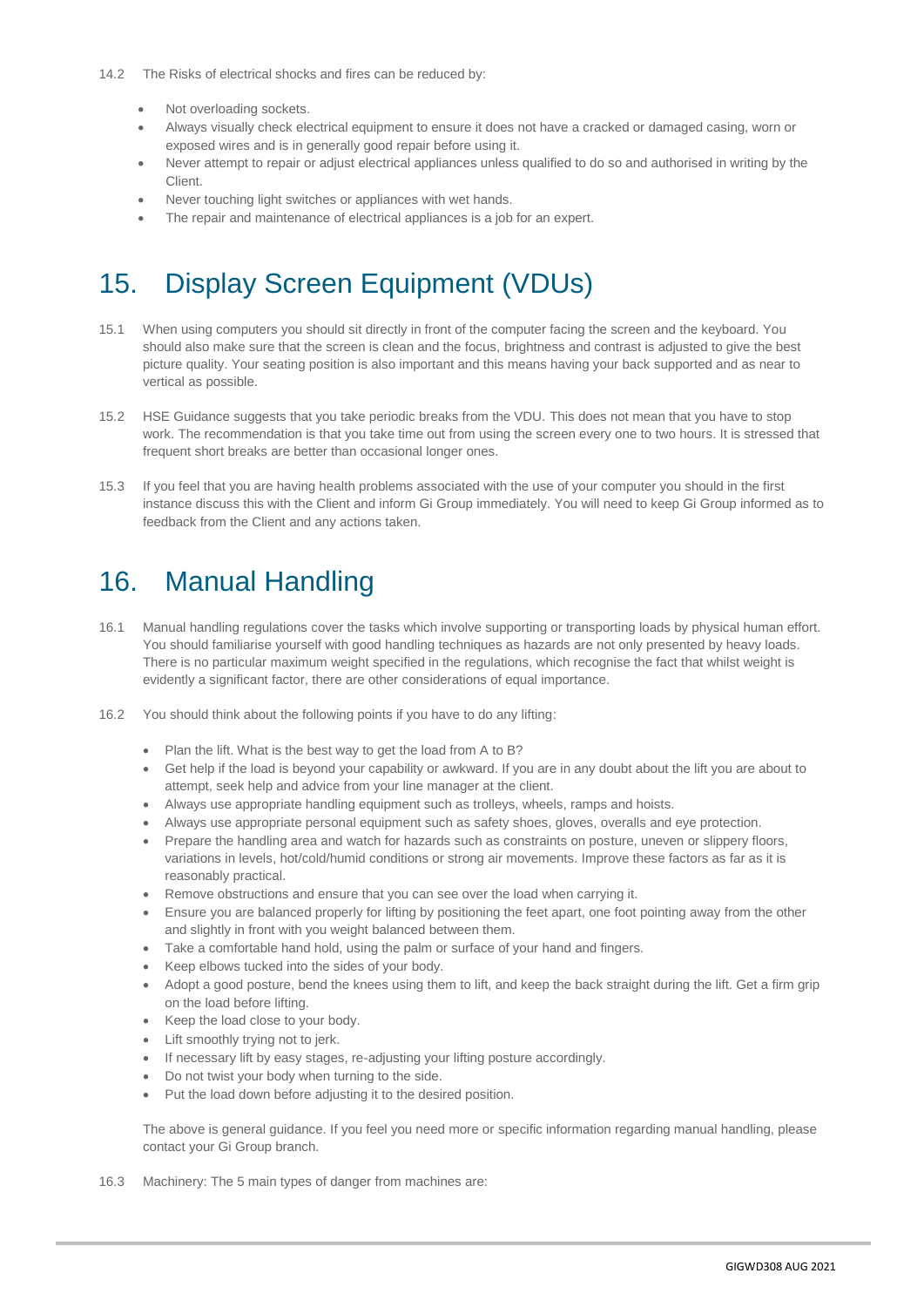- **Traps**
- Entanglement
- Contact
- **•** Ejection
- Impact

# 17. To minimise risk:

- Operate only machines you have been trained and authorised to use.
- Make sure you can reach the controls easily and know how to stop the machine.
- Safety guards fitted to machines must be used.
- If you are trained and authorised to do so, wait until a machine has stopped and has been switched off before you clean and clear it.
- Do not wear dangling jewellery or loose clothing which could get caught in moving parts.
- Keep long hair tucked under a cap or tied back.
- Do not distract other people who are using machines.
- Inform your Supervisor if any machine is not working properly.
- 17.1 Hand tools: To avoid accidents with hand tools follow the basic safety rules:
	- Use the right tool for the job.
	- Make sure that it is in good condition.
	- Use it in the correct way.
	- Do not use tools you have not been trained for.
	- Report worn and broken tools.
- 17.2 Safety signs: Safety Signs must comply with strict requirements on their shape and colour. There are four types of Safety Signs;
	- Information, Green on White background.
	- Prohibition, Red on White background.
	- Warning, Yellow on White background.
	- Mandatory, Blue on White background.
- 17.3 Always ensure you understand and comply with any safety signs displayed.

# 18. The Control of Substances Hazardous to Health Regulations 2002 (as amended), known as C.O.S.H.H.

- 18.1 The C.O.S.H.H. regulations seek to control exposure to hazardous substances arising out of or in connection with work at the workplace. No Flexible Employee may work with substances hazardous to health unless they have first been given the appropriate information and training by either the Client or Gi Group. In section 20 below are five classifications of Health Effect as explained in the Chemicals (Hazard Information and Packaging for Supply) Regulations 2002 (CHIP3).These are general explanations of the terms and do not replace the information and training received during your pre-placement induction or workplace training.
- 18.2 Chemicals (Hazard Information and Packaging for Supply) Regulations 2002 (CHIP3)
	- Very Toxic Substances and preparations which in very low quantities cause death or acute or chronic damage to health when inhaled, swallowed or absorbed via the skin.
	- Toxic Substances and preparations which in low quantities cause death or acute or chronic damage to health when inhaled, swallowed or absorbed via the skin.
	- Harmful Substances and preparations which may cause death or acute or chronic damage to health when inhaled, swallowed or absorbed via the skin.
	- Corrosive Substances and preparations which may, on contact with living tissues, destroy them.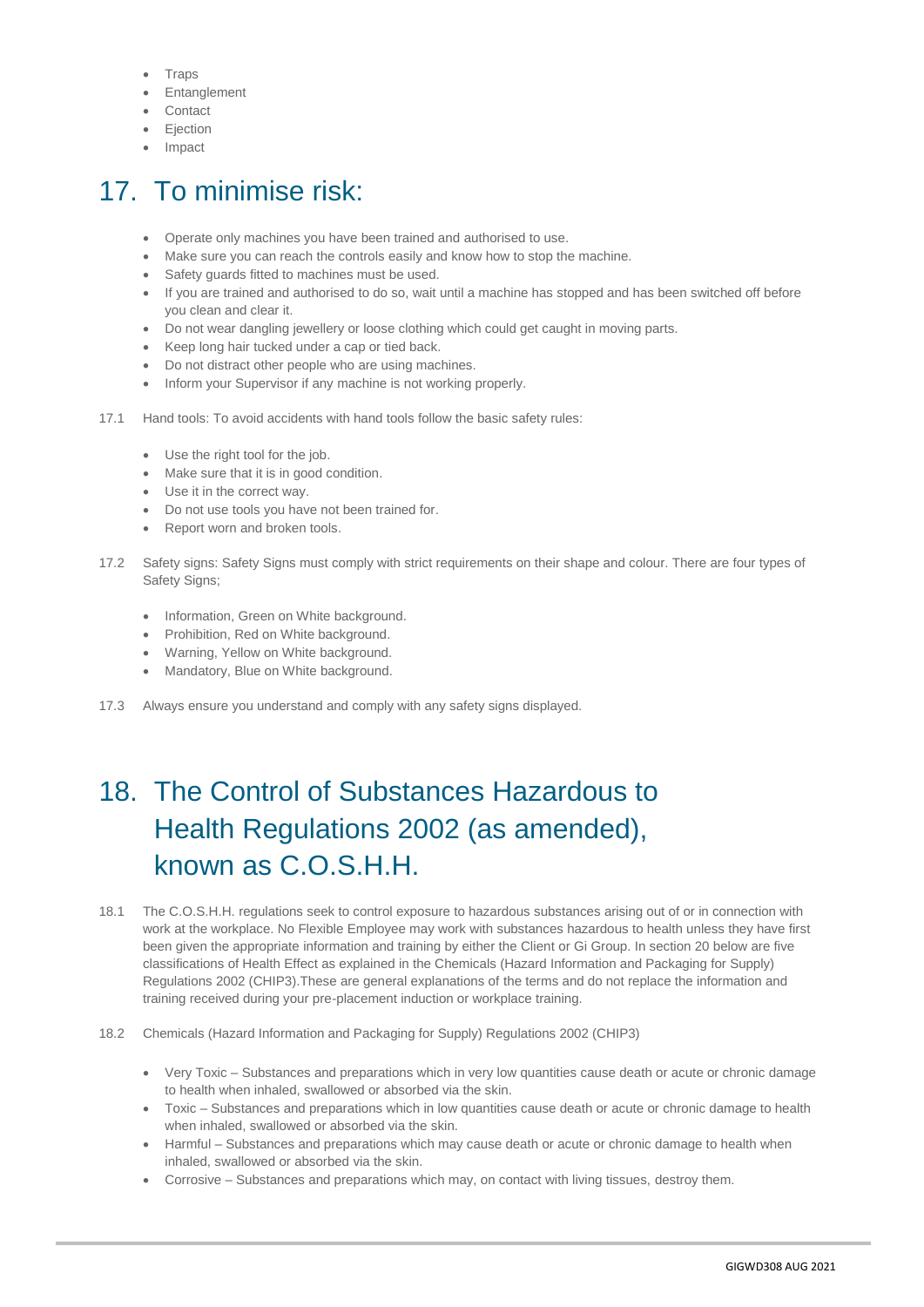Irritant – Non-corrosive substances and preparations which, through immediate, prolonged or repeated contact with the skin or mucous membrane, may cause inflammation.

## 19. Guide to using hazardous substances safely

- 19.1 If using any substance that falls into the categories above, you must:
	- Make sure you obtain, read and understand copies of all relevant C.O.S.H.H. data sheets from the Client before using any hazardous substances.
	- Only use substances you have been trained and authorised to use.
	- Ensure hazardous substances are suitable for the intended task.
	- Check the container and instruction labels are intact.
	- Obtain and wear all protective clothing.
	- Check work area/equipment for potential dangers.
	- Prepare hazardous substances/cleaning materials as directed on the label.
	- Use hazardous substances as directed on the label.
	- Rinse and dry as directed on the label.
	- Dispose of any unused hazardous substances safely.
	- Return hazardous substances to the correct storage area.
	- Never mix hazardous substances.
	- Do not smoke, eat or drink whilst using hazardous substances.
	- Stop working immediately if you think that the working environment is unsafe.

## 20. Special notes for food production assignments

- Hands must be washed frequently, especially after using the toilet, after breaks, before starting work and between tasks. Cuts and sores must be covered with an appropriate metal detectable dressings. Nails must be short and unvarnished.
- Hair must be clean and neat. If long it must always be tied back and secured under protective headwear, when working in a food preparation or service area.
- Jewellery: with the exception of one plain ring (with no stones or engraving) no jewellery should be worn while on duty.
- Personal hygiene: please take care with personal freshness. Frequent washing and the use of deodorants are recommended. Ensure that your uniform is clean and fresh.
- Sickness: never cough or sneeze near food. A clean handkerchief or tissue should be used to contain the cough or sneeze, which should then be disposed of immediately. Hands must then be washed.

## 21. Flexible Employees must inform their Gi Group branch immediately

21.1 If they are suffering from any of the following conditions: food poisoning; typhoid/paratyphoid; dysentery; hepatitis; influenza; ear or throat infection; stomach upset; open sores; eczema. Please note that under no circumstances should you work in a food environment whilst suffering from any of these ailments.

# 22. Special notes for driving assignments

- Always observe the requirements of the EU Drivers' Hours Rules and Road Transport (Working Time) Regulations 2005. If you are in any doubt, please contact your Gi Group branch.
- Always observe the relevant legislation including the Road Traffic Act and Highway Code.
- Ensure that the load is secure. It is your responsibility as the driver even if the vehicle has been loaded by someone else.
- Check that the vehicle has not been overloaded in both gross weight and individual axles. If you feel that it has, ask the Transport/Traffic Manager for permission to proceed to a weighbridge.
- Ensure that the load is evenly distributed, particularly after partial unloading.
- Always complete sufficient checks on the vehicle, to ensure its roadworthiness before leaving the premises.
- Make sure that the Client is informed of any defects and they are entered in the Defect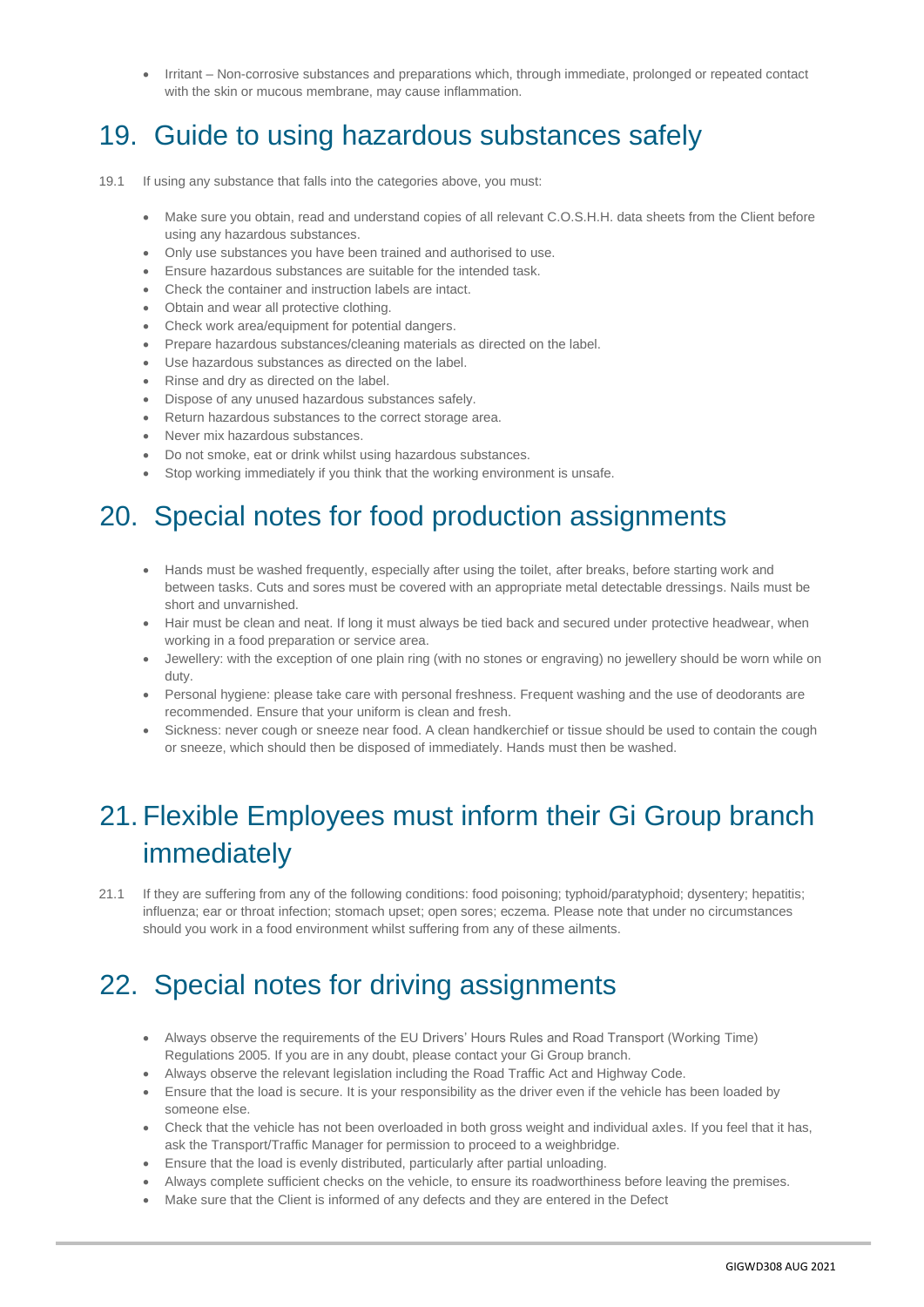- Report Book.
- Ensure that you know how to operate all vehicle equipment before starting your journey.
- If you have any doubts, contact the Client.
- 22.1 Time Sheets
	- 22.1.1 At the end of each week of an Assignment (or at the end of the Assignment where it is for a period of one week or less or is completed before the end of a week) the Flexible Employee shall deliver to Gi Group a time sheet duly completed to indicate all the hours worked during the preceding week for all employment agencies and employers and signed daily by the authorised representative of the Client(s). The Driver's Declaration must be signed by Flexible Employee the unless the Flexible Employee is unable to agree the declaration, in which case information must be provided to indicate the reason for not signing.
	- 22.1.2 Subject to clause 22.1.3 Gi Group shall pay the Flexible Employee for all the hours worked for Gi Group Limited regardless of whether Gi Group has received payment from the Client for those hours.
	- 22.1.3 Where the Flexible Employee fails to submit a properly authenticated time sheet Gi Group shall, in a timely fashion, conduct further investigations into the hours claimed by the Flexible Employee and the reasons that the Client has refused to sign a time sheet in respect of those hours. This may delay any payment due to the Flexible Employee. Gi Group shall make no payment to the Flexible Employee for hours not worked.
	- 22.1.4 Flexible Employees who are Mobile Workers working in operations not subject to EU Drivers Hours Rules and Flexible Employees who are not Mobile Workers will be subject to the Working Time Regulations 1998 (as amended). Such Flexible Employees' working time shall only consist of those periods during which s/he is carrying out activities or duties for the Client as part of the Assignment. Time spent travelling to the Client's premises; lunch breaks and other rest breaks shall not count as part of the Flexible Employees' working time for these purposes.
	- 22.1.5 Flexible Employees who are mobile employees working in operations subject to EU Drivers Hours Rules shall be subject to the Road Transport (Working Time) Regulations 2005. Working Time, as defined by the Road Transport (Working Time) Regulations 2005 comprises all driving and other non-driving work. In addition to the Working Time, Periods of Availability will form part of the payable hours. Time spent travelling to the Client's premises, lunch breaks and other rest breaks (unless agreed by the Client) will not be paid.
	- 22.1.6 You will keep Gi Group informed in writing as to the details of Working Time undertaken for other employers or employment businesses on a weekly basis. Your time sheet will show all work for all employers or employment agencies for the working week. The detail provided relating to your Periods of Availability, breaks and other work will be accurate and true.
	- 22.1.7 You will inform Gi Group immediately if there are any changes to your situation which impacts on your Working Time.
	- 22.1.8 You understand that any work undertaken for any other employer, regardless of the type of work, shall not be rest for the purposes of EU Drivers Hours Rules.

### 23. Special notes for catering assignments

- 23.1 The following are common major hazards:
	- Floors, steps and stairs throughout, particularly if wet.
	- Dangerous machines, including slicers, mincers, mixers, food processors and waste disposal units.
	- Manual handling hazards, particularly movement of hot pans and food stocks. Large cooking pots containing hot liquid must not be carried across the kitchen; a safe system of decanting should be implemented.
	- Storage, use and disposal of cleaning products and pest control baits.
	- Storage and use of knives and other sharp work equipment.
	- **Electrical installation to equipment.**
	- Access and egress to cold rooms and freezers.
	- Access to shelving in stores and kitchen area.
	- Work with hot equipment, including ovens, Bain Marie's and stills or hot water boilers, fryers, solid tops.
	- Use of barbecue equipment with respect to position near flammable materials, use of gas cylinders and risk of burns to public or catering staff.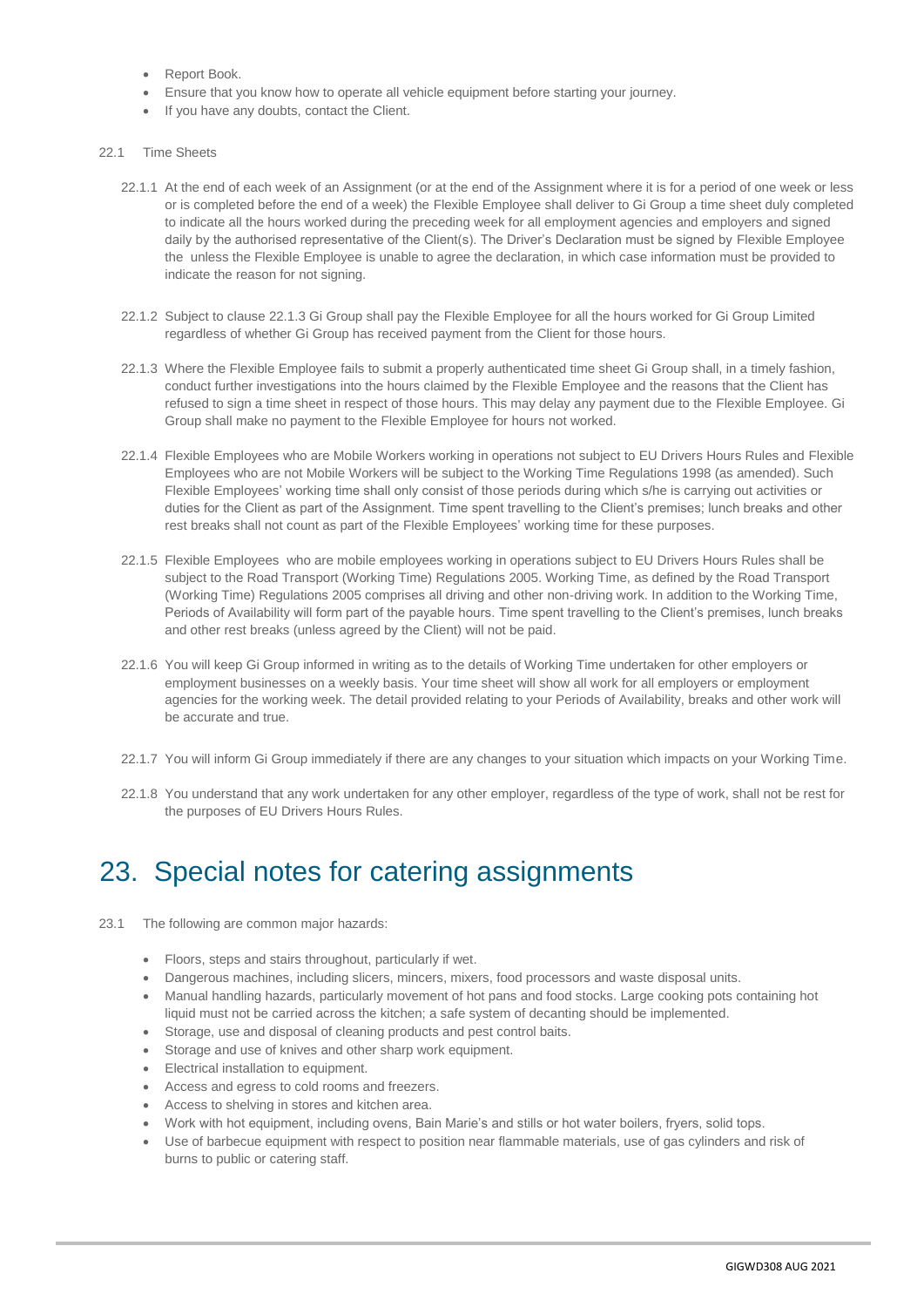- 23.2 It is recognised that the use of hot equipment and liquids, including steam, hot or boiling water, frying oil and the food itself, is an essential part of the catering environment and the hazards can never be entirely eliminated.
- 23.3 The nature of the catering environment is such that cuts are one of the most common occupational hazards in the kitchen. It is essential that cuts are minimised, by ensuring that all staff, particularly the less experienced staff, are aware of the hazards and take appropriate precautions to minimise injury to themselves and others.
- 23.4 There is risk of injury when carrying out cleaning of stainless steel equipment, particularly when cleaning sharp underside surfaces or recesses etc. Staff must use common sense when carrying out such cleaning and use Personal Protective Equipment if provided.
- 23.5 Key measures include:
	- Correct knife training and procedures, particularly with respect to use and storage.
	- Staff use the appropriate knife or implement for the purpose it is intended.
	- Adequate supervision must be given to all staff and particularly those under training as young persons.
	- Care must be taken when opening tins, with appropriate safeguards and equipment being used.
	- Care must be taken when opening food packages, particularly when handling wire staples etc.
	- All such packaging must be disposed of appropriately. Care must be taken when cutting Cling Film and using Mandolins.
	- Any breakages, including glass jars, bottles, bowls or dishes or other equipment, must be immediately and properly cleared away in a common sense manner, so as to reduce the risk of injury to yourself or third parties – disposed of in a rigid container not a plastic bag.
	- Care must be taken when using sinks, when washing up and also removing sharp or broken items from dishwashers.
	- No one must intentionally interfere with equipment or guarding provided to promote Health and Safety.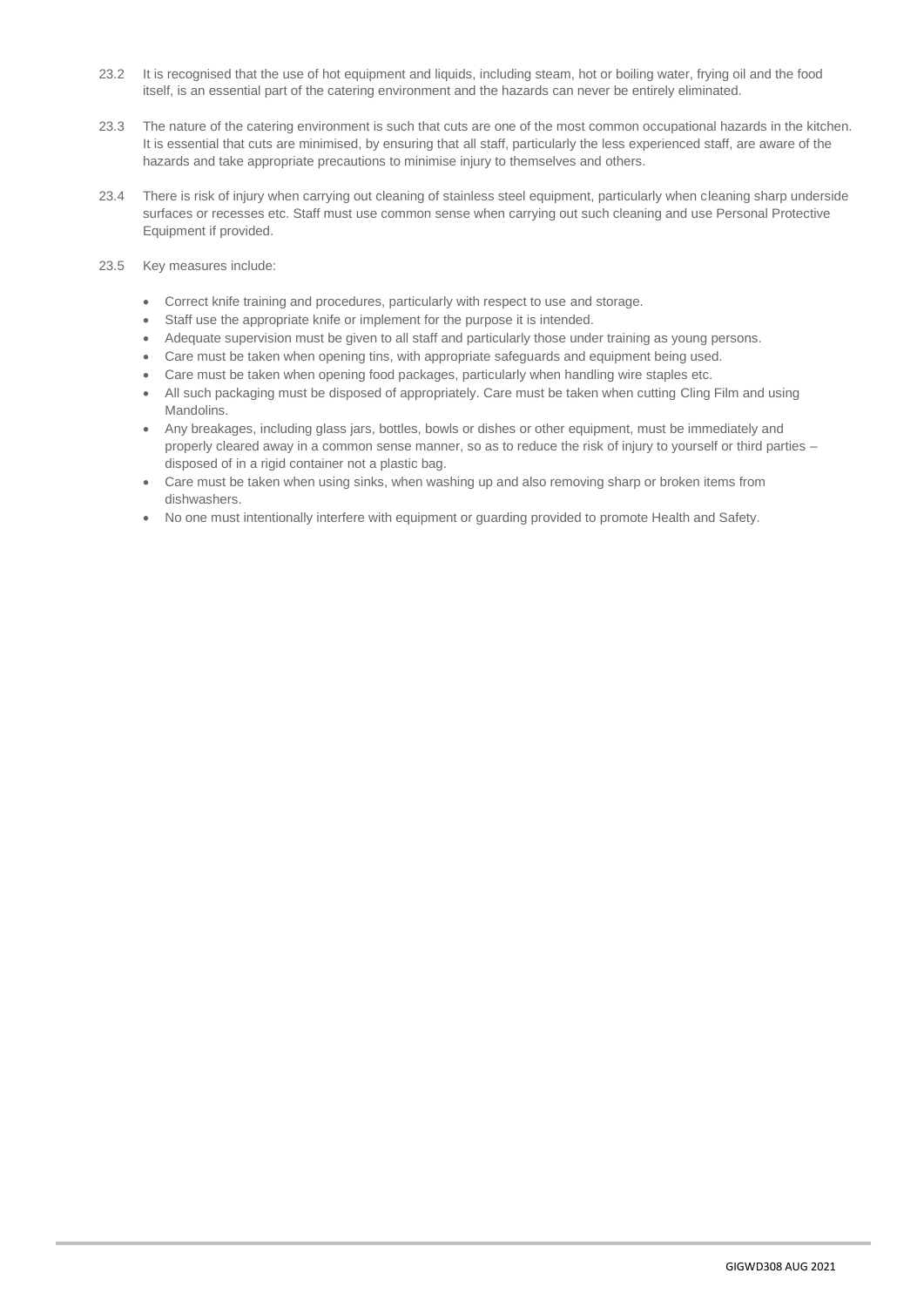# Terms and Conditions of Employment for Flexible Employees

This Agreement is between;

'The Company'

Gi Group Recruitment Limited (registered company no.1949160) , of Draefern House, Dunston Court, Dunston Road, Chesterfield, Derbyshire S41 8NL

'The Flexible Employee'

referred to throughout this Agreement as "you" and "your" which shall be construed accordingly

#### **1. DEFINITIONS AND INTERPRETATION**

<span id="page-19-0"></span>

| In this Agreement the following definitions apply:<br>$1.1.$ . |                                                                                                                                                                                                                                                                                                                                                                                                                                                                                                                                                                                                                                                                                                                                                                                                                                                     |
|----------------------------------------------------------------|-----------------------------------------------------------------------------------------------------------------------------------------------------------------------------------------------------------------------------------------------------------------------------------------------------------------------------------------------------------------------------------------------------------------------------------------------------------------------------------------------------------------------------------------------------------------------------------------------------------------------------------------------------------------------------------------------------------------------------------------------------------------------------------------------------------------------------------------------------|
| "Actual Rate of Pay"                                           | means, unless and until the Flexible Employee has completed the Qualifying Period, the rate of pay which will be paid for all time worked during an<br>Assignment weekly in arrears, subject to Deductions and any Agreed Deductions, as set out in the relevant Candidate Assignment Information Form;                                                                                                                                                                                                                                                                                                                                                                                                                                                                                                                                             |
| "Actual QP Rate of Pay"                                        | means the rate of pay which will be paid to the Flexible Employee if and when s/he completes the Qualifying Period. Such rate will be paid for all time<br>worked during an Assignment weekly in arrears, subject to Deductions and any Agreed Deductions, as set out in any variation to the relevant Candidate<br>Assignment Information Form;                                                                                                                                                                                                                                                                                                                                                                                                                                                                                                    |
| "Agreed Deductions"                                            | means any deductions the Flexible Employee has agreed can be made from their pay;                                                                                                                                                                                                                                                                                                                                                                                                                                                                                                                                                                                                                                                                                                                                                                   |
| "Assignment"                                                   | means assignment services to be performed by the Flexible Employee for the Client for a period of time during which the Flexible Employee is assigned<br>by the Company to work temporarily for and under the supervision and direction of the Client;                                                                                                                                                                                                                                                                                                                                                                                                                                                                                                                                                                                              |
| "AWR"                                                          | means the Agency Workers Regulations 2010 or the Agency Workers (Northern Ireland) Regulations 2011;                                                                                                                                                                                                                                                                                                                                                                                                                                                                                                                                                                                                                                                                                                                                                |
| "Calendar Week"                                                | means any period of seven days starting with the same day as the first day of the First Assignment;                                                                                                                                                                                                                                                                                                                                                                                                                                                                                                                                                                                                                                                                                                                                                 |
| "Candidate Assignment                                          | means written confirmation of the assignment details to be given to the Flexible Employee upon acceptance of an Assignment;                                                                                                                                                                                                                                                                                                                                                                                                                                                                                                                                                                                                                                                                                                                         |
| <b>Information Form"</b>                                       |                                                                                                                                                                                                                                                                                                                                                                                                                                                                                                                                                                                                                                                                                                                                                                                                                                                     |
| "Client"                                                       | means the person, firm or corporate body together with any subsidiary or associated person, firm or corporate body (as the case may be) to whom the<br>Flexible Employee is assigned or introduced by the Company;                                                                                                                                                                                                                                                                                                                                                                                                                                                                                                                                                                                                                                  |
| "Client's Group"                                               | means (a) any individual, company, partnership, statutory body or other entity which from time to time Controls the Client, including (but not limited<br>to) as a holding company as defined in section 1159 of the Companies Act 2006; and (b) any company, partnership, statutory body or other entity which<br>from time to time is Controlled by or is under common Control with the Client, including (but not limited to) as a subsidiary or holding company as<br>defined in section 1159 of the Companies Act 2006;                                                                                                                                                                                                                                                                                                                        |
| "Conduct Regulations"                                          | means the Conduct of Employment Agencies and Employment Businesses Regulations 2003 or the Conduct of Employment Agencies and Employment<br>Businesses Regulations (Northern Ireland) 2005;                                                                                                                                                                                                                                                                                                                                                                                                                                                                                                                                                                                                                                                         |
| "Confidential Information"                                     | means any and all confidential commercial, financial, marketing, technical or other information or data of whatever nature relating to the Client or<br>Company or their business or affairs (including but not limited to this Agreement, data, records, reports, agreements, software, programs, specifications,<br>know-how, trade secrets and other information concerning the Assignment) in any form or medium whether disclosed or granted access to whether in<br>writing, orally or by any other means, provided to the Flexible Employee or any third party in relation to the Assignment by the Client or the Company<br>or by a third party on behalf of the Client whether before or after the date of this Agreement together with any reproductions of such information in<br>any form or medium or any part(s) of such information; |
| "Control"                                                      | means (a) the legal or beneficial ownership, directly or indirectly, of more than 50% of the issued share capital or similar right of ownership; or (b) the<br>power to direct or cause the direction of the affairs and/or general management of the company, partnership, statutory body or other entity in question,<br>whether through the ownership of voting capital, by contract or otherwise, and "Controls" and "Controlled" shall be construed accordingly;                                                                                                                                                                                                                                                                                                                                                                               |
| "Data Protection Laws"                                         | means the Data Protection Act 2018, the United Kingdom General Data Protection Regulation (Retained Regulation (EU) 2016/679) and any applicable<br>statutory or regulatory provisions in force from time to time relating to the protection and transfer of personal data;                                                                                                                                                                                                                                                                                                                                                                                                                                                                                                                                                                         |
| "Deductions"                                                   | means any deductions which the Company may be required by law to make and in particular in respect of PAYE income tax and National Insurance<br>Contributions;                                                                                                                                                                                                                                                                                                                                                                                                                                                                                                                                                                                                                                                                                      |
| "Emoluments"                                                   | means any pay in addition to the Actual QP Rate of Pay;                                                                                                                                                                                                                                                                                                                                                                                                                                                                                                                                                                                                                                                                                                                                                                                             |
| "Engagement"                                                   | means the engagement (including the Flexible Employee's acceptance of the Client's offer), employment or use of the Flexible Employee by the Client<br>or by any third party to whom the Flexible Employee has been introduced by the Client, on a permanent or temporary basis, whether under a contract                                                                                                                                                                                                                                                                                                                                                                                                                                                                                                                                           |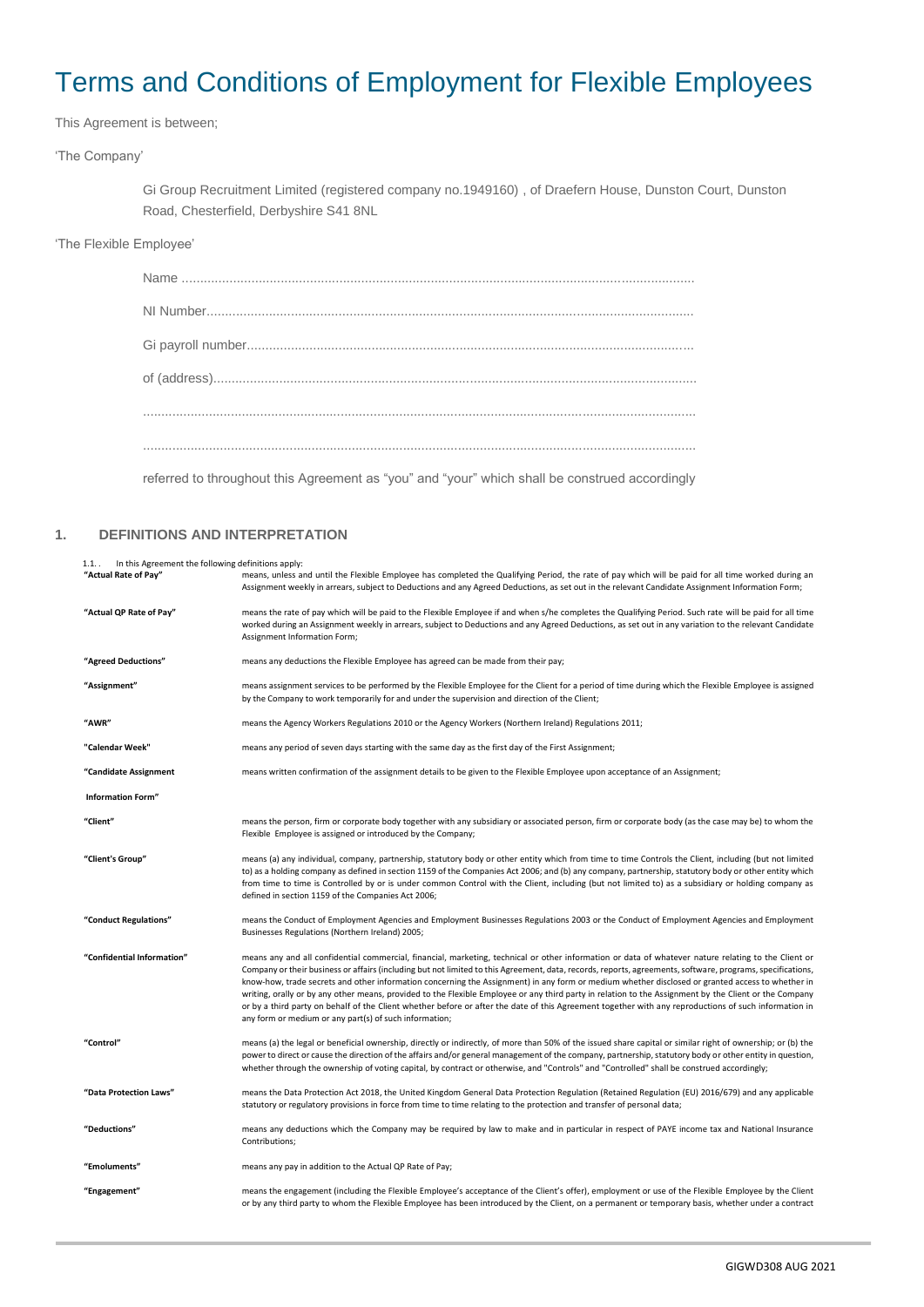<span id="page-20-0"></span>of service or for services; under an agency, licence, franchise or partnership agreement; or any other engagement; or through a limited company of which the Flexible Employee is an officer, Flexible Employee or other representative; and "Engage", "Engages" and "Engaged" shall be construed accordingly; **"EU Drivers Hours Rules"** means European Community Drivers' Hours Regulation No. 561/2006. **"First Assignment"** means: (a) the relevant Assignment; or<br>(b) if, prior to the relevant Assig  $\overline{f}$ , prior to the relevant Assignment:<br>(i) the Flexible Employee has wo the Flexible Employee has worked in any assignment in the same role with the relevant Client as the role in which the Flexible Employee works in the relevant Assignment; and (ii) the relevant Qualifying Period commenced in any such assignment, that assignment (an assignment being (for the purpose of this defined term) a period of time during which the Flexible Employee is supplied by one or more Temporary Work Agencies to the relevant Client to work temporarily for and under the supervision and direction of the relevant Client); **Hourly Rate"** means National Minimum Wage being the minimum gross rate of pay (subject to Deductions and any Agreed Deductions) that the Employment Business reasonably expects to achieve, for all hours worked by the Flexible Employee; "Leave Year" means the period during which the Flexible Employee accrues and may take statutory leave commencing on 1<sup>st</sup> January and runs until 31<sup>st</sup> December; **"Mobile Worker"** is any worker forming part of the travelling staff who is in the service of an undertaking, which operates road transport services for passengers or the movement of goods; **National Minimum Wage** means the National Minimum Wage Regulations; **"Period of Extended Hire"** means any additional period that the Client wishes the Flexible Employee to be supplied for beyond the duration of the original Assignment or series of assignments as an alternative to paying a Transfer Fee; **"Periods of Availability"** means periods of waiting time as defined under the Road Transport (Working Time) Regulations 2005, namely, periods of waiting time whose duration is known about in advance by the Flexible Employee. Such periods of time consist of time spent when the Flexible Employee is not required to remain at his/her workstation, but must be available to answer calls to start or resume driving or other work on request; and the period and the foreseeable duration is known in advance by the mobile worker, either before departure or just before the start of the period of availability in question; **"Qualifying Period"** means 12 continuous Calendar Weeks during the whole or part of which the Flexible Employee is supplied by one or more Temporary Work Agencies to the relevant Client to work temporarily for and under the supervision and direction of the relevant Client in the same role, and as further defined in the Schedule to this Agreement; **"Relevant Period"** means the later of (a) the period of 8 weeks commencing on the day after the last day on which the Flexible Employee worked for the Client having been supplied by the Company; or (b) the period of 14 weeks commencing on the first day on which the Flexible Employee worked for the Client having been supplied by Company or 14 weeks from the first day of the most recent Assignment where there has been a break of more than 6 weeks (42 days) since any previous assignment; **"RTR"** means Road Transport (Working Time) Regulations 2005; **"Temporary Work Agency"** means as defined in the Schedule to this Agreement; **"Transfer Fee"** means the fee payable by the Client to the Company in accordance with claus[e 5.2,](#page-21-0) as permitted by Regulation 10 of the Conduct Regulations; and **"Type of work"** means industrial, commercial, fork lift truck or driving temporary assignments **"WTR"** means the Working Time Regulations 1998 or the Working Time Regulations (Northern Ireland) 1.2. Unless the context otherwise requires, references to the singular include the plural and references to the masculine include the feminine and vice versa.<br>13 The headings contained in this Agreement are for convenience The headings contained in this Agreement are for convenience only and do not affect their interpretation. 1.4. Any reference, express or implied, to an enactment includes a reference to that enactment as from time to time amended, modified, extended, re-enacted, replaced or applied by or under any other enactment (whether before or after the commencement date of this Agreement) and all subordinate legislation made (before or after this Agreement) under it from time to time. **2.1 THE CONTRACT** The Company undertakes at all times during the currency of this contract to use reasonable endeavours to allocate you to Assignments and as a minimum guarantees that you will be offered at least 37 hours of work on Assignment over the course of any full 12 month period (commencing on the start date of your continuous employment) paid at a rate at least equivalent to the then current National Minimum Wage. For part-time Flexible Employees the guarantee shall be pro rata based upon full time work of 35 hours per week. For the avoidance of doubt there is no entitlement to any particular number of hours of work on Assignment in any particular period shorter than 12 months. The provisions of the Apportionment Act 1870 shall not apply to this contract. Save as provided for herein the Company does not guarantee that there will always be an Assignment to which you can be allocated. You acknowledge that there may be periods when no work is available for you. In such circumstances the Company has no obligation to pay you when you are not carrying out work or not on Assignment. 2.2. This Agreement is issued in accordance with section 1 of the Employment Rights Act 1996 OR the Employment Rights (Northern Ireland) Order 1996 and is to be supplemented by the Candidate Assignment Information Form and which together form your contract of employment between you and the Company. If there is any conflict between the terms of<br>this Agreement and the terms of any relevant Candidat 2.3. Any prior agreements or arrangements (written or oral, express or implied) between you and the Company relating to or arising out of your employment other than any Candidate Assignment Information Forms are hereby cancelled and superseded by this Agreement. 2.4. Any reference, express or implied, to an enactment within this Agreement includes a reference to that enactment as from time to time amended, modified, extended, re-enacted, replaced or applied by or under any other enactment (whether before or after the date of this Agreement) and all subordinate legislation made (before or after this Agreement) under it from time to time. 2.5. The Company reserves the right to amend your terms and conditions of employment in writing. You will be given not less than one month's written notice of any significant changes. You will be deemed to have accepted those changes unless you notify the Company of any objection in writing before the expiry of the notice period. 2.6. No variation or alteration to this Agreement by you shall be valid unless the details of such variation are agreed between you and the Company and set out in writing and a copy of the varied terms is given to you stating the date on or after which such varied terms shall apply. 2.7. The Company shall act as an employment business (as defined in Section 13(3) of the Employment Agencies Act 1973 or in the Employment (Miscellaneous Provisions) (Northern Ireland) Order 1981 when introducing or supplying you for Assignments with Clients. **3. COMMENCEMENT AND DURATION OF EMPLOYMENT** 3.1. You will be engaged under a contract of employment and your employment under this Agreement will begin on the commencement date of your first Assignment as specified in the first relevant Candidate Assignment Information Form and will continue unless and until terminated in accordance with the notice provisions at claus[e 14](#page-22-0) below. Your period of continuous employment with the Company will begin on the date your employment begins as set out in sub-claus[e 3.1](#page-20-0) above and no other previous period of work<br>with the Company or any third party counts towards **4. JOB TITLE AND DUTIES** 4.1. Your job title will be confirmed in each Candidate Assignment Information Form.<br>4.2. You confirm that you are legally entitled to work in the United Kingdom. If the C 4.2. You confirm that you are legally entitled to work in the United Kingdom. If the Company discovers that you do not have permission to live and work in the United Kingdom, or if your permission to do so is revoked, the Company will be entitled to terminate your employment immediately without giving you any notice or paying you in lieu of notice. The Company can do so in those circumstances without giving you any warning in terms of the disciplinary procedure. If there are any changes to your visa or other permission to work in the UK, you must inform your Gi Group branch immediately. 4.3. Your normal duties will entail you being assigned to various Clients of the Company who have requested the Company to provide them with temporary assistance carrying out [insert type of work] work Further details of each Assignment will be confirmed to you in relevant Assignment Details Forms. 4.4. As soon as possible prior to the commencement of each Assignment and during each Assignment (as appropriate) and at any time at the Company's request you undertake to: 4.4.1. inform the Company of any Calendar Weeks prior to the date of commencement of the relevant Assignment and/or during the relevant Assignment in which you have worked in the same or a similar role with the relevant Client via any third party and which you believe count or may count toward the Qualifying Period; and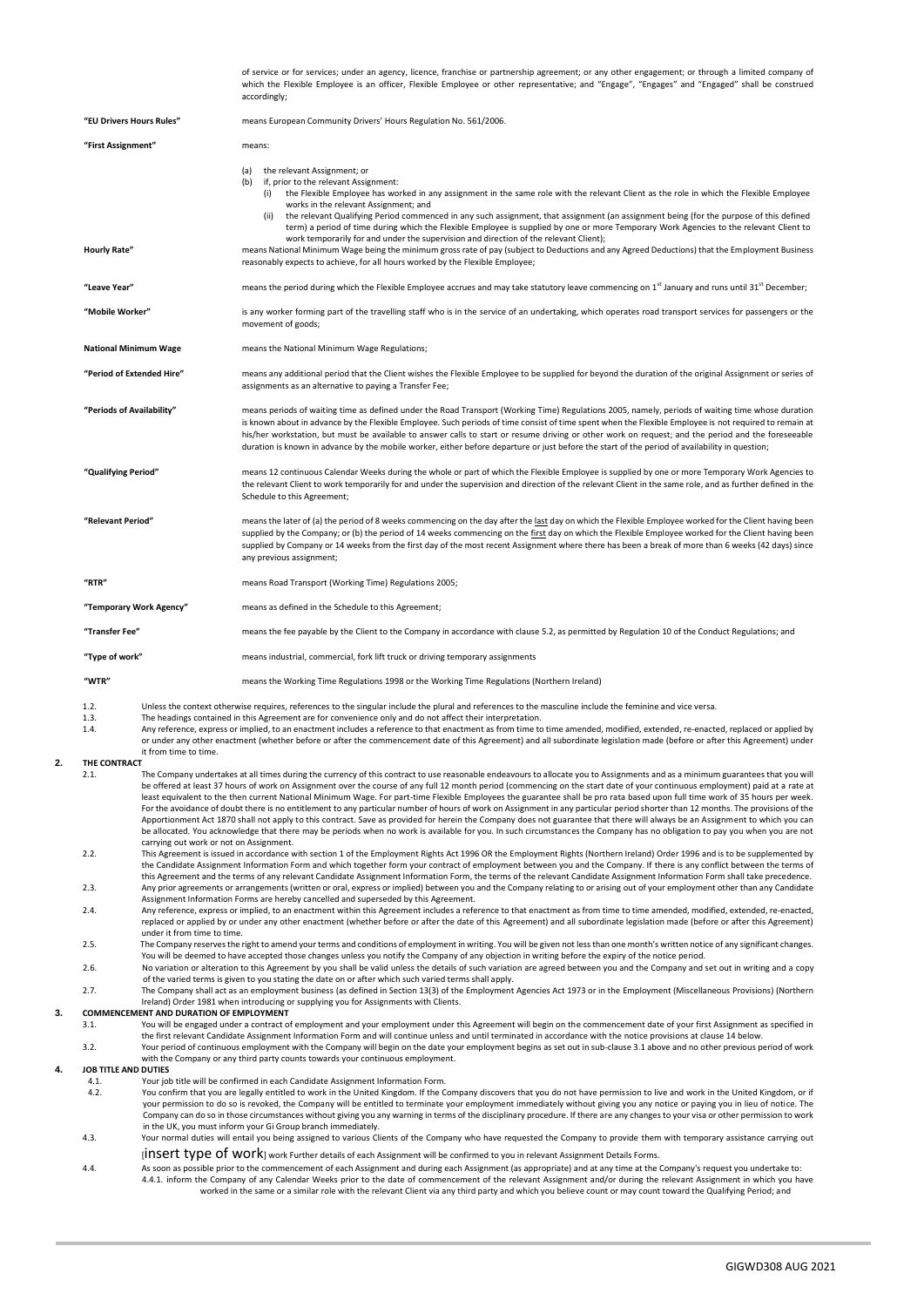4.4.2. provide the Company with all the details of such work, including (without limitation) details of where, when and the period(s) during which such work was undertaken and any other details requested by the Company; and

- 4.4.3. inform the Company if you have prior to the date of commencement of the relevant Assignment and/or during the relevant Assignment carried out work which could be deemed to count towards the Qualifying Period for the relevant Assignment in accordance with Regulation 9 of the AWR:<br>4.4.3.1. completed two or more assignments with the Client:
	-

4.4.3.1. **completed two or more assignments with the Client;**<br>4.4.3.2 **completed at least one assignment with the Client an** 

4.4.3.2. completed at least one assignment with the Client and one or more earlier assignments with any member of the Client's Group; and/or<br>4.4.3.3. worked in more than two roles during an assignment with the Client and o worked in more than two roles during an assignment with the Client and on at least two occasions worked in a role that was not the same role as the previous role.

- 4.5. The Company will take reasonable steps to find you suitable work with its Clients and you agree to accept all such Assignments offered to you by the Company. The Company may may<br>be entitled to terminate your employmen depending on the circumstances, constitute gross misconduct under the Company's disciplinary procedure entitling the Company to terminate your employment with immediate effect pursuant to claus[e 14.4](#page-22-1) below.
- 4.6. In the event that the Company is unable to assign you to any of its Clients for any period of time you must call your local branch office each day between Assignments to report your availability. In the event you do not work with the Company for any continuous period of seven weeks following the end of your last Assignment you expressly agree that the Company may choose to treat this as your notice of termination of your employment with immediate effect.
- 4.7. If you wish to undertake outside employment then you must inform the Company in order to meet working time regulation requirements. The work undertaken must not be in competition with the business of the Client, must not affect the performance of your duties and must not prevent you from being available to accept assignments. You must notify the Company immediately if you are not available to undertake Assignments at any time during the period of this Agreement and you must comply fully with any notification requirements specified by the Company in this regard. Where you are unavailable or refuse an Assignment which is offered to you, the hours of that Assignment will count towards your guaranteed hours. Failure to notify the Company of your unavailability shall constitute a disciplinary offence because you may receive payment to which you are not entitled and any such failure may result in the termination of your employment with immediate effect pursuant to clause 14.4 below.
- 4.8. While you are on Assignment with any of the Company's Clients you shall:
	- .<br>co-operate with the Client's staff and accept the direction, supervision and instruction of any responsible person in the Client's organisation;
	- 4.8.2. follow any of the Client's rules and regulations, including without limitation those regarding health and safety and dress code, to which your attention has been drawn;<br>4.8.3. not engage in any conduct detrimental t
	- disrepute and/or which results in the loss of custom or business by either the Company or the Client; 4.8.4. not carry out any job functions or tasks that are outside the scope of your assignment as notified to you;
	- 4.8.5. not use any motor vehicle or any mechanised equipment in connection with any assignment unless proper insurance cover is in force for such use.
	- 4.8.6. not commit any act or omission constituting unlawful discrimination against or harassment of any member of the Company's or the Client's staff;
	- 4.8.7. not at any time divulge to any person, nor use for your own or any other person's benefit, any Confidential Information relating to the Client's or the Company's Flexible Employees, business affairs, transactions or finances;
		- 4.8.8. ensure that you comply with Client security measures at all times, including following any instructions relating to the wearing of security badges or identity cards;
		- 4.8.9. comply strictly with the Data Protection Laws and shall not do or permit to be done anything which might cause the Company or the Client to breach any Data Protection Laws; and
		- 4.8.10. on completion of the Assignment or at any time when requested by the Client or the Company, return to the Client or where appropriate, to the Company, any Client property or items provided to you in connection with or for the purpose of the Assignment, including, but not limited to any equipment, materials, docu swipe cards or ID cards, uniforms, personal protective equipment or clothing.
- 4.9. The Company or the Client reserves the right to stop and search fully any Flexible Employee (or their vehicles) or any visitor (or their vehicles), both prior to entry and before exit from the working location, using whatever reasonable means are at the Company's/the Client's disposal. Access may also be denied to the working location as part of the stop and search policy. A search may be made of your office, desk, filing cabinet, car, bag or person
- 4.10. It is part of your Terms of Employment that if you are asked to take part in a random stop and search that this is complied with. Failure to comply with this may result in disciplinary action and may lead to summary dismissal.
- 4.11. Flexible Employees who are Mobile Workers working in operations not subject to EU Drivers Hours Rules and Flexible Employees who are not Mobile Workers will be subject to the Working Time Regulations 1998 (as amended). In order to calculate the average number of weekly hours worked on an Assignment by such workers, the start date for the<br>relevant averaging period under the Working Time Regu
- 4.12. Flexible Employees who are mobile Flexible Employees working in operations subject to EU Drivers Hours Rules shall be subject to the Road Transport (Working Time) Regulations 2005. The first 26-week Reference Period began at 00.00 hours on 5th April 2005. Subsequent Reference Periods begin at 00.00 on the penultimate Monday in March and<br>September respectively, except for the final period which by the Road Transport (Working Time) Regulations 2005. The Workforce Agreement remains in place until 15th March 2020.

### **5. OTHER EMPLOYMENT**<br>5.1. During

- During the period of each and every Assignment, you must devote the whole of your time, attention and abilities during your normal hours of work to your duties for the Client. If during the course of this Agreement you accept other work under any other contract or arrangement with any other party you must ensure that you continue to comply with the<br>terms of this Agreement, including but not limited
- <span id="page-21-0"></span>5.2. If, before or during an Assignment or during the Relevant Period, the Client wishes to Engage you directly or through another employment business, you acknowledge that the Company will be entitled either to charge the Client a fee or to agree a Period of Extended Hire with the Client at the end of which you may be engaged directly by the Client or through another employment business without further charge to the Client. In addition the Company will be entitled to charge a fee to the Client if the Client introduces you to a third party who subsequently engages you within the aforementioned periods.

### <span id="page-21-3"></span>**6. INFORMATION TO BE PROVIDED**<br>6.1. At the same time a

- At the same time as an Assignment is offered to you the Company shall provide you with an Candidate Assignment Information Form setting out the following:<br>6.1.1. The identity of the Client, and if applicable the nature of
	- 6.1.1. the identity of the Client, and if applicable the nature of their business;<br>6.1.2. the date the Assignment is to commence and the duration or likely dur-
	- the date the Assignment is to commence and the duration or likely duration of Assignment;
	- 6.1.3. the type of work, location and hours during which you would be required to work;
	- 6.1.4. the Actual Rate of Pay or Actual QP Rate of Pay (as appropriate) that will be paid and any expenses payable by or to you;
	- 6.1.5. any risks to health and safety known to the Client in relation to the Assignment and the steps the Client has taken to prevent or control such risks; and<br>6.1.5. any risks to health and safety known to the Client in what experience, training, qualifications and any authorisation required by law or a professional body the Client considers necessary or which are required by law to
	- work in the Assignment; 6.1.7. any other paid leave such as maternity, paternity or adoption leave;
	-
	- 6.1.8. the details of pension entitlements and pensions schemes;<br>6.1.9. any other benefits. any other benefits
- 6.2. Where such information is not given in paper form or by electronic means it shall be confirmed by such means by the end of the third business day (excluding Saturday, Sunday<br>and any Public or Bank Holiday) following s
	- 6.2.1. you are being offered an Assignment in the same position as one in which you have previously been supplied within the previous 5 business days and such information has already been given to you and remains unchanged; or
	- 6.2.2. subject to claus[e 6.3,](#page-21-1) the Assignment is intended to last for 5 consecutive business days or less and such information has previously been given to you before and remains unchanged, the Company needs only to provide written confirmation of the identity of the Client and the likely duration of the Assignmer
- <span id="page-21-2"></span><span id="page-21-1"></span>6.3. Where the provisions of claus[e 6.2.2](#page-21-2) are met but the Assignment extends beyond the intended 5 consecutive business day period, the Company shall provide such information set (1986). out in claus[e 6.1](#page-21-3) to you in paper or electronic form within 8 days of the start of the Assignment.
- 6.4. For the purpose of calculating the average number of weekly hours worked by you on an Assignment for the purposes of the WTR, the start date for the relevant averaging period<br>shall be the date on which you commence th
- 6.5. If you have completed the Qualifying Period on the start date of the relevant Assignment or following completion of the Qualifying Period during the relevant Assignment, and if you are entitled to any terms and conditions relating to the duration of working time, night work, rest periods and/or rest breaks under the AWR which are different and preferential to rights and entitlements relating to the same under the WTR, any such terms and conditions will be as set out in the relevant Candidate Assignment Information Form or any variation to the relevant Candidate Assignment Information Form (as appropriate).

#### **7. LOCATION OF WORK**

You will be required to work for Clients of the Company at various locations within a 30 mile radius of your initial Assignment. The exact location of each Assignment will be confirmed to you in each relevant Candidate Assignment Information Form. Assignments outside of this area may be offered to you by the Company. For the avoidance of doubt, the Company regards total daily commuting time of under 3 hours to be reasonable

### **8. PAY**

- During periods when you are carrying out Assignments for Clients of the Company you will be paid no less than the Hourly Rate. The exact amount of your pay (the Actual Rate of Pay) for any particular Assignment will be set out in the Relevant Candidate Assignment Information Form.
- 8.2. If you have completed the Qualifying Period on the start date of the relevant Assignment or following completion of the Qualifying Period during the relevant Assignment, the Company shall pay you:<br>8.2.1. the Actual QP Rate of Pay; and
	-
	- 8.2.2. the Emoluments (if any),

which will be notified on a per Assignment basis and as set out in the relevant Candidate Assignment Information Form or any variation to the relevant Candidate Assignment Information Form.

8.3. If you have completed the Qualifying Period on the start date of the relevant Assignment or following completion of the Qualifying Period during the relevant Assignment, you may be entitled to receive a bonus. You will comply with any requirements of the Company and/or the Client relating to the assessment of your performance for the purpose of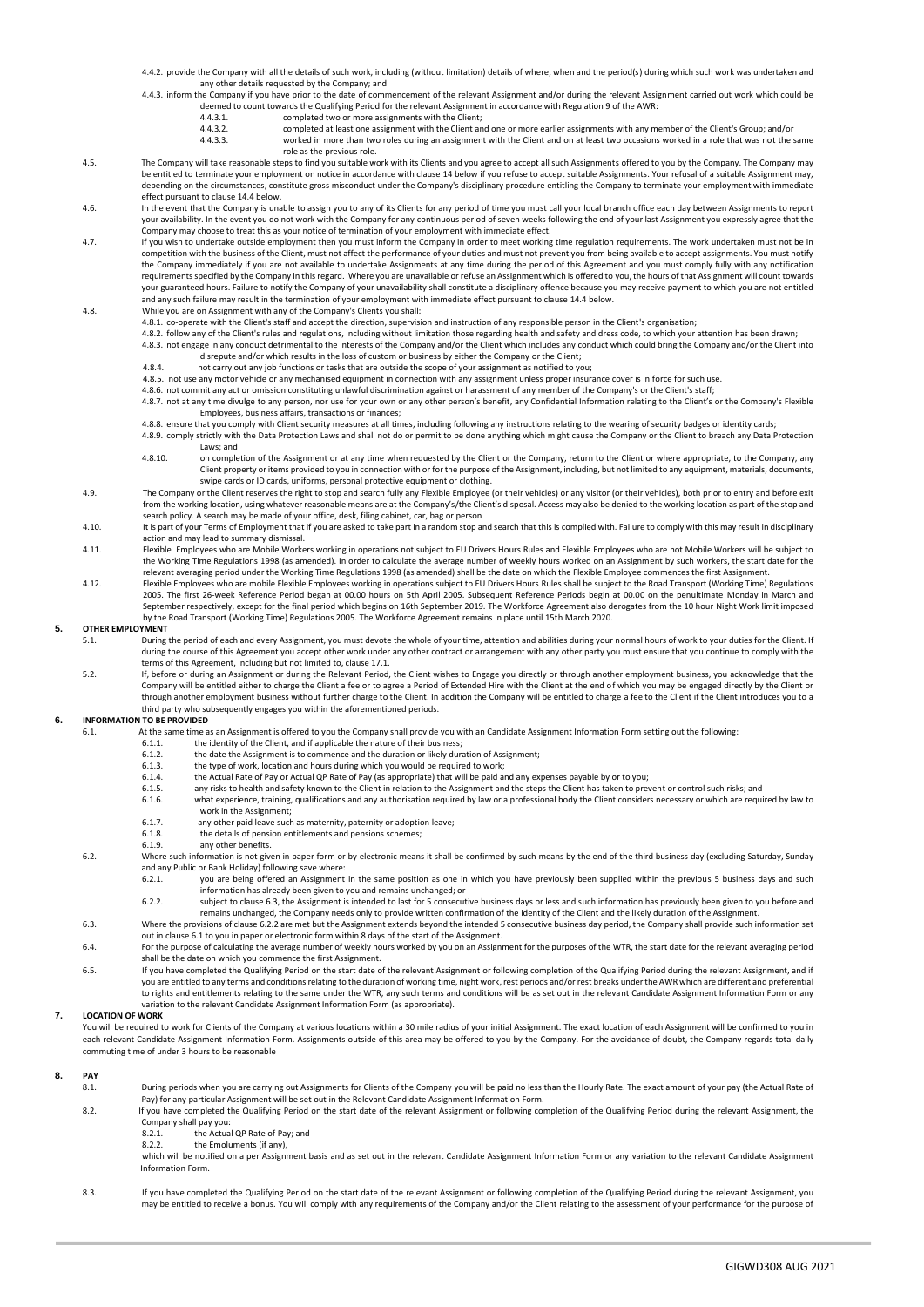determining whether or not you are entitled to a bonus and the amount of any such bonus. If, subject to satisfying the relevant assessment criteria, you are entitled to receive a<br>bonus, the Company will pay the bonus to yo

- 8.4. Subject to any statutory entitlement under the relevant legislation referred to in clause[s 11](#page-22-2) an[d 12](#page-22-3) below and any other statutory entitlement, you will not be entitled to be paid during rest periods, lunch breaks, time spent travelling to and from work and during periods when you are not working on an Assignment (including periods when the Company has been unable to find you an Assignment or you have chosen not to accept any Assignment offered to you).
- 8.5. Your pay will be paid weekly in arrears by credit transfer on Fridays. Late presentation of timesheets may delay the Company in making payment to you.<br>8.6. Your pay and any Minimum Pay is subject to any Agreed Deducti
- Your pay and any Minimum Pay is subject to any Agreed Deductions and any deductions which the Company may be required by law to make and in particular in respect of PAYE pursuant to Sections 44-47 of the Income Tax (Earnings and Pensions) Act 2003 and Class 1 National Insurance Contributions.
- Subject to compliance with Regulation 12 of the Conduct of Employment Agencies and Employment Businesses Regulations 2003 or the Conduct of Employment Agencies and<br>Employment Businesses Regulations (Northern Ireland) 2005 Company including, any overpayments (whether made as a result of the Employment Business's mistake or as a result of your submission of an incorrect (including fraudulent) timesheet or loans made to you by the Company or losses suffered by the Company as a result of your negligence or breach of Company rules or this Agreement, and by signing this Agreement you agree to this deduction.
- 8.8. To avoid paying more tax than necessary or to avoid delays in processing your pay, the Company must receive your P45, P46 or a P38(s) along with your National Insurance number<br>before you start any assignment. If you d
- 8.9. If the Company or Client provides you with any equipment or clothing to be used in the course of an Assignment with the Client, you must take reasonable care of the equipment or clothing. Furthermore you must return any equipment or clothing to the Company upon termination of this Agreement or within 3 days of a request from the Company. In the event that you do not comply with the obligations set out in this clause, the Company reserves the right to deduct the cost of replacement equipment or clothing from any sums owed to you and by signing this Agreement you agree to this deduction. The question of whether you have taken reasonable care of the equipment or clothing will be solely assessed by the Company's reasonable judgement.

#### **9. TIMESHEETS**

- 9.1. At the end of each week of an Assignment (or at the end of the Assignment where it is for a period of 1 week or less or is completed before the end of a week) you shall deliver to the Company, unless otherwise agreed, no later than 6.00 pm on the Friday of the assignment week, a timesheet duly completed to indicate the number of hours worked during the preceding week (or such lesser period) and signed by an authorised representative of the Client.
- 9.2. Subject to the provisions of claus[e 9.3,](#page-22-4) the Company shall pay you for all hours worked regardless of whether the Company has received payment from the Client.
- <span id="page-22-4"></span>9.3. Where you fail to submit a properly authenticated timesheet the Company shall, in a timely fashion, conduct further investigations into the hours claimed by you and the reasons that the Client has refused to sign a timesheet in respect of those hours. This may delay any payment due to you. The Company shall make no payment to you for hours claimed but not worked and you may be subject to the Company's disciplinary procedure if you seek payment for hours you have not worked.

#### **10. HOURS OF WORK**

- 10.1. Whilst on Assignment, you will be required to work such hours as are set out in the relevant Candidate Assignment Information Form and in any event the normal hours of work required by the Client.
- 10.2. You may be offered overtime in addition to your normal hours of work by the Company or the Client. Overtime is not covered by any guaranteed working hours provisions and does not form part of normal working hours. Overtime will not form any part of the calculations on holiday pay entitlement.
- 10.3. Subject to any amendments made to your basic working and employment conditions during the term of this Agreement in compliance with Regulation 5 of the AWR, time spent travelling to and from the premises of the Company or its Clients (apart from time spent travelling between two or more premises of the Client), lunch breaks and other rest breaks and periods during which the Company is not able to offer you any Assignments shall not count as part of your working time for the purpose of the WTR. 10.4. In terms of the Working Time Regulations 1998 you are entitled to a break
- of 20 minutes if you work more than six hours on a continuous basis. If whilst working with a Client you are not provided with your statutory rest breaks, you should raise this immediately with your Gi Group branch. If your assignment is subject to the Road Transport (Working Time) Regulations 2005 you may not exceed six hours Working Time without taking a break of at least 15 minutes. You must have taken no less than 30 minutes break after working for 9 hours and must take an additional 15 minutes after 9 hours work.
- 10.5. If you are entitled to any terms and conditions relating to the duration of working time, night work, rest periods and/or rest breaks under the AWR which are preferential to rights and entitlements relating to the same under the WTR, any such terms and conditions and the date from which they commence will be as set out in the Candidate Assignment Information Form or any amendments thereto.

### <span id="page-22-2"></span>**11. ANNUAL LEAVE**

- You are entitled to paid annual leave according to the statutory minimum entitlement under the WTR. The current statutory entitlement to paid annual leave under the WTR is 5.6 weeks, including Bank holidays (pro-rated for part-time workers).
- <span id="page-22-6"></span><span id="page-22-5"></span>11.2. Entitlement to payment for leave under claus[e 11.1](#page-22-5) accrues in proportion to the amount of time worked by you on Assignment during the Leave Year.
- <span id="page-22-7"></span>Under the AWR, on completion of the Qualifying Period you may be entitled to paid or unpaid annual leave in addition to your entitlement to paid annual leave under the WTR<br>and in accordance with clause[s 11.1](#page-22-5) an[d 11.2.](#page-22-6) If t entitlement(s) accrues will be as set out in the relevant Candidate Assignment Information Form or any variation to the relevant Candidate Assignment Information Form
- 11.4. All entitlement to annual leave must be taken during the course of the Leave Year in which it accrues and, save as may be set out in the relevant Candidate Assignment Information Form or any variation to the relevant Candidate Assignment Information Form, none may be carried forward to the next year. You are responsible for ensuring that all paid annual leave is requested and taken within the relevant Leave Year.
- 11.5. Unless stated otherwise in the Candidate Assignment Information Form, if you wish to take paid annual leave you should request such annual leave in writing from the Company, setting out the dates of your intended absence providing notice of at least twice the length of the period of leave that you wish to take. The Company may accept or decline your request depending on the operational requirements of the Client for whom you are carrying out an Assignment. Following any booking of annual leave, the Company may give a counter-notice to you to postpone or reduce the amount of leave that you wish to take and unless stated otherwise in the Candidate Assignment Information Form, in such circumstances the Company will inform you in writing giving at least the same length of notice as the period of leave that it wishes to postpone or reduce it by. Subject to clause [11.33](#page-22-7) the amount of payment which you will receive in respect of periods of annual leave will be calculated in accordance with and paid in proportion to the number of hours which you have worked on Assignment. You may not take more than 2 weeks' holiday in any one month period, nor may you during your first 12 months of employment take holiday which has not accrued.
- 11.6. The Company may require you to take part or all of any unpaid holiday entitlement by giving you not less than two weeks' notice.<br>11.7. Save where this clause is amended by the Candidate Assignment Information Form, w
- <span id="page-22-8"></span>Save where this clause is amended by the Candidate Assignment Information Form, where a bank holiday or other public holiday falls on a working day and you do not work on that day, then subject to you having accrued entitlement to payment for leave in accordance with claus[e 11.5](#page-22-8) (or claus[e 11.3,](#page-22-7) if applicable) you may, upon giving one week's notice, take a bank holiday or other public holiday as part of your paid annual leave entitlement.
- Upon termination of your employment, your holiday entitlement for that Leave Year shall be in direct proportion to the period employed in that Leave Year and you shall be paid<br>in lieu of any holiday entitlement that was ac respect of any holiday periods taken in excess of your holiday entitlement for that year and you hereby authorise the Company to take repayment of such monies by way of deduction from any final payment owed to you. If, following such deduction you owe further monies in respect of pay received for annual leave taken but not accrued at the time of Termination, you will repay such monies within 14 days of termination of this Agreement.

#### <span id="page-22-3"></span>**12. NOTIFICATION OF ABSENCES AND SICK PAY**

- 12.1. If you are unable to attend work for any reason and your absence has not previously been authorised by the Company you must inform the Company of the fact of your absence and the full reasons for it no less than 30 minutes prior to the commencement of your agreed start time on each working day of absence. Once you have been absent for a total of 7 days including weekends you must provide the Company with a medical certificate or statement of fitness for work on the eighth day of sickness or injury if your absence is<br>medically related. Thereafter, medical certifica medical certificate or statement of fitness for work, your doctor recommends any adjustments to your duties, hours or working conditions to facilitate a return to work, you are required to co-operate with the Company regarding the possible implementation of such changes, notwithstanding the fact that the advice on a statement of fitness for work is not binding on the Company.
- 12.2. Immediately following your return to work after a period of absence which has not previously been authorised by the Company you are required to complete a self-certification form (irrespective of whether you have a medical certificate or statement of fitness for work to cover part or all of the period of absence) stating the dates of and the reason for your absence, including details of sickness on non-working days as this information is required by the Company for calculating statutory sick pay entitlement. Self-certification forms will be retained in the Company's records.
- 12.3. If you are absent from work due to sickness or injury and comply with the requirements of this clause, you will be paid Statutory Sick Pay in accordance with the provisions of the Social Security Contributions & Benefits Act 1992. For statutory sick pay purposes your qualifying days are Monday to Friday.

### **13. PENSION**

- The Flexible Employee may become a member of the Company's stakeholder pension scheme (or such other registered pension scheme as may be set up in place of it) subject to satisfying certain eligibility criteria and subject to the rules of the scheme as amended from time to time. Details of the pension scheme will be provided to you on the commencement of your employment.
- 13.2. The Company may vary this clause in order to comply with any statutory obligations it may have in the future.

### <span id="page-22-0"></span>**14. NOTICE TO TERMINATE EMPLOYMENT OR AN ASSIGNMENT**<br>14.1. The period of notice to be given in writing by

- The period of notice to be given in writing by the Company to you to terminate your employment under this Agreement is as follows:
- 
- 14.1.1. One week's notice if you have been continuously employed for one month or more but less than two years; followed by<br>14.1.2. One weeks' notice for each completed year of continuous service up to a maximum of twelve guarantee that work will be available during any notice period.
- 
- <span id="page-22-9"></span>14.2. Subject to claus[e 14.3,](#page-22-9) the period of notice to be given in writing by you to the Company to terminate your employment under this Agreement is one week<br>14.3. If you have been employed for less than one month no notic 14.3. If you have been employed for less than one month no notice is required from either party to terminate your employment under this Agreement.<br>14.4 In the event that you are found to have committed an act of gross misc
- <span id="page-22-1"></span>I4.4. In the event that you are found to have committed an act of gross misconduct the Company will be entitled to terminate your employment without notice or pay in lieu of notice.<br>14.5. You agree that the Company may ter week's notice. Termination of an Assignment is not termination of your employment by the Company or by you and does not affect the continuity of your employment.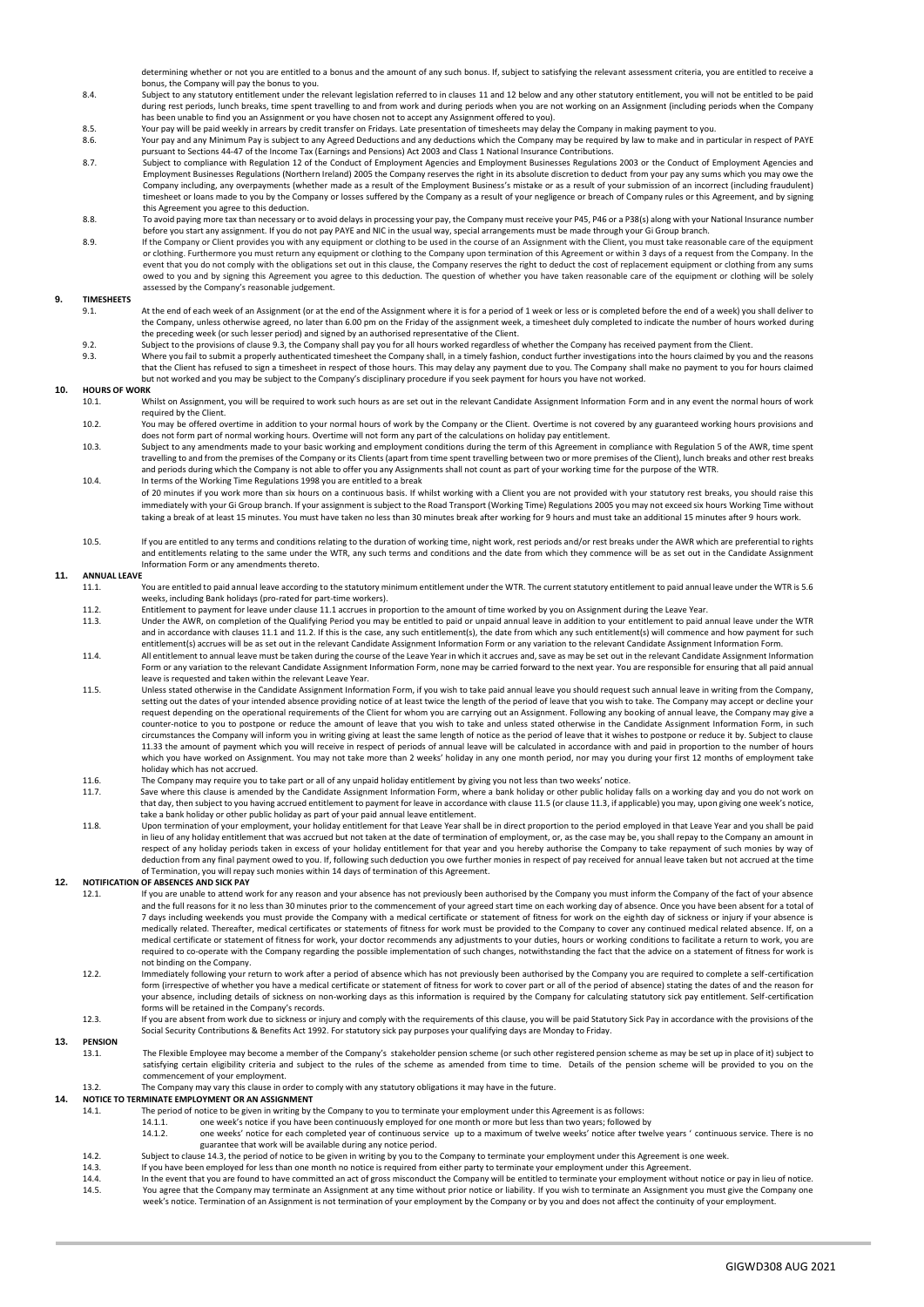### **15. DISCIPLINARY AND GRIEVANCE PROCEDURES**

- 15.1. Details regarding the Company's grievance, disciplinary and dismissal procedures are set out in the Flexible Employee Handbook a copy of which is issued with this Agreement.<br>15.2 The Company expressly reserves the ri The Company expressly reserves the right to suspend you from employment pending investigation and any further action in relation to any disciplinary or related matters, for such
	- period as it considers appropriate or until any disciplinary process has been completed.
- 15.3. If, either before or during the course of an Assignment, you become aware of any reason why you may not be suitable for an Assignment, you shall notify the Company without delay. A failure to notify the Company under this clause shall constitute a disciplinary offence.

### **16. EXPENSES**

The Company will reimburse to you all expenses properly incurred by you in the proper performance of your duties, provided that you seek prior authorisation to incur those expenses and provide the Company with such receipts or other evidence of actual payment of such expenses as the Company may reasonably require. 16.2. The Company will not usually reimburse you for travelling expenses incurred to and from your place of employment.

### **17. CONFIDENTIALITY**

- You must not disclose any trade secrets or other information of a confidential nature relating to the Company or any of its Clients or any of their business associates or in respect of which the Company or any of its Clients owes an obligation of confidence to any third party either during or after your employment except in the proper course of your employment or as required by law.
- 17.2. You must not remove any documents or tangible items which belong to the Company or its Clients which contain any Confidential Information from either the Company's or the Client's premises at any time without proper advance authorisation.
- 17.3. You must return to the Company upon request and, in any event, upon the termination of your employment, all property belonging to the Company or any of its Clients or any of their business associates including without limitation all documents and tangible items including those which contain or refer to any Confidential Information and which are in your possession or under your control.

### **18. HEALTH AND SAFETY AT WORK**<br>18.1 **The Company w**

- The Company will take all reasonably practicable steps to ensure your health, safety and welfare while at work.
- 18.2. During every Assignment you will take all reasonable steps to safeguard your own health and safety and that of any other person who may be present or be affected by your actions on the Assignment and comply with the examples and the Assignment and comply with the health and safety policies and procedures of the Client.
- 18.3. Where your Assignment involves food production, catering or driving, please refer to the Flexible Employee Handbook.

#### **19. DATA PROTECTION**

You acknowledge that the Company must process personal data about you in order to properly fulfil its obligations under this Agreement and as otherwise required by law in relation to your employment in accordance with the Data Protection Laws. Such processing will principally be for personnel, administrative and payroll purposes.

#### **20. SEVERABILITY**

If any of the provisions of this Agreement shall be determined by any competent authority to be unenforceable to any extent, such provision shall, to that extent, be severed from the remaining Agreement, which shall continue to be valid to the fullest extent permitted by applicable laws.

#### **21. NOTICES**

All notices which are required to be given in accordance with this Agreement shall be in writing and may be delivered personally or by first class prepaid post to the registered office of the party upon whom the notice is to be served or any other address that the party has notified the other party in writing, by email or facsimile transmission. Any such notice shall be deemed to have been served: if by hand when delivered; if by first class post 48 hours following posting; and if by email or facsimile transmission, when that email or facsimile is sent.

#### **22. JURISDICTION AND GOVERNING LAW**

This Agreement shall be governed and construed in all respects by the laws of England and Wales and the parties irrevocably submit to the non-exclusive jurisdiction of the Courts of England and Wales.

The parties to this Agreement have read understood and agree to be bound by its terms.

#### **SCHEDULE: "QUALIFYING PERIOD" AND "TEMPORARY WORK AGENCY"**

For the purpose of the definition of "Qualifying Period" in clause [1.1](#page-19-0) of this Agreement, when calculating whether any weeks completed with the Client count as continuous towards the Qualifying Period, where:

- (a) the Flexible Employee has started working during an assignment and there is a break, either between assignments or during an assignment, when the Flexible Employee is not working; (b) the break is
	-
	- (i) for any reason and not more than six Calendar Weeks;<br>(ii) wholly due to the fact that the Flexible Employee is inc wholly due to the fact that the Flexible Employee is incapable of working in consequence of sickness or injury and the break is 28 Calendar Weeks or less; paragraph (iii) does not apply; and, if required to do so by the Employment Business, the Flexible Employee has provided such written medical evidence as may reasonably be required;
	- (iii) related to pregnancy, childbirth or maternity and is at a time in a protected period, being a period beginning at the start of the pregnancy and ending at the end of the 26 weeks beginning with childbirth (being the birth of a living child or the birth of a child whether living or dead after 24 weeks of pregnancy) or, if earlier, when the Flexible Employee returns to work;
	- (iv) wholly for the purpose of taking time off or leave, whether statutory or contractual, to which the Flexible Employee is otherwise entitled which is<br>ordinary compulsory or additional maternity leave:
		- ordinary, compulsory or additional maternity leave;
		- ii. ordinary or additional adoption leave;
		- iii. ordinary or additional paternity leave;<br>iv. time off or other leave not listed in pa
			- time off or other leave not listed in paragraphs (iv)I, ii, or iii above; or
			- for more than one of the reasons listed in paragraphs (iv)i, ii, iii to iv above;
	- (v) wholly due to the fact that the Flexible Employee is required to attend at any place in pursuance to being summoned for service as a juror and the break is 28 Calendar Weeks or less;
	- (vi) wholly due to a temporary cessation in the Client's requirement for any worker to be present at the establishment and work in a particular role for a pre-determined period of time according to the established custom and practices of the Client;
	- (vii) wholly due to a strike, lock-out or other industrial action at the Client's establishment; or
	- (viii) wholly due to more than one of the reasons listed in paragraphs (ii), (iii), (iv), (v), (vi) or (vii); and
- (c) the Flexible Employee returns to work in the same role with the Client,

any weeks during which the Flexible Employee worked for the Client before the break shall be carried forward and treated as counting towards the Qualifying Period with any weeks during which the Flexible Employee works for the Client after the break. In addition, when calculating the number of weeks during which the Flexible Employee has worked, where the Flexible Employee has started working in a role during an Assignment and is unable to continue working for a reason described in paragraph (b)(iii) or (b)(iv)i., ii, or iii., for the period that is covered by one or more such reasons, the Flexible Employee shall be deemed to be working in that role with the Client for the original intended duration or likely duration of the relevant Assignment, whichever is the longer. For the avoidance of doubt, time spent by the Flexible Employee working during an assignment before 1 October 2011 (or 5 December 2011 in Northern Ireland) does not count for the purposes of the definition of "Qualifying Period".

"Temporary Work Agency" means as defined in Regulation 4 of the AWR being a person engaged in the economic activity, public or private, whether or not operating for profit, and whether or not carrying on such activity in conjunction with others, of:<br>(a) supplying individuals to work temporarily for and un

supplying individuals to work temporarily for and under the supervision and direction of hirers; or

(b) paying for, or receiving or forwarding payment for, the services of individuals who are supplied to work temporarily for and under the supervision and direction of hirers.

Notwithstanding paragraph (b) of this definition a person is not a Temporary Work Agency if the person is engaged in the economic activity of paying for, or receiving or forwarding payments for, the services of individuals regardless of whether the individuals are supplied to work for hirers. For the purpose of this definition, a "hirer" means a person engaged in economic activity, public or private, whether or not operating for profit, to whom individuals are supplied, to work temporarily for and under the supervision and direction of that person.